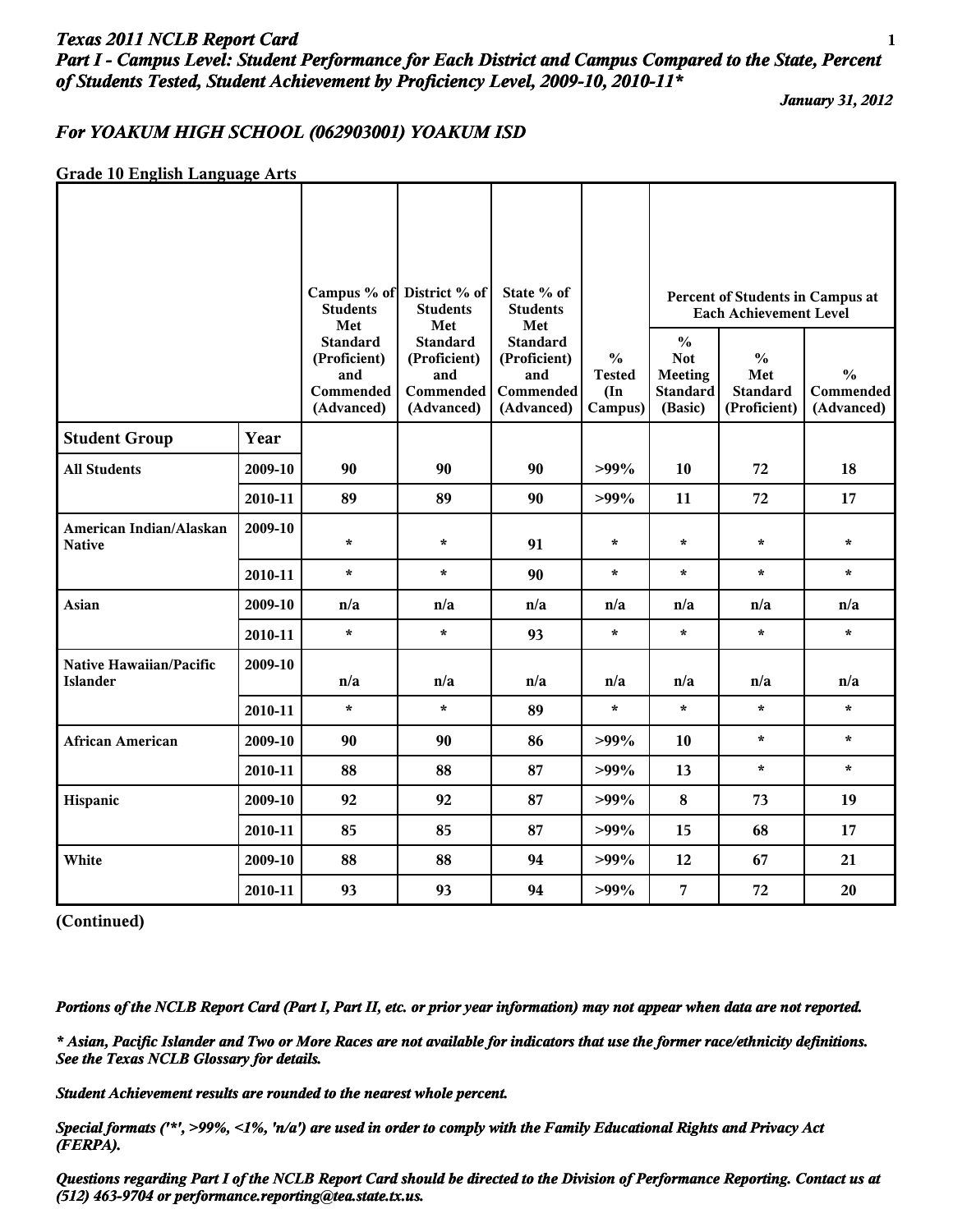### *Texas 2011 NCLB Report Card* **2**

*Part I - Campus Level: Student Performance for Each District and Campus Compared to the State, Percent of Students Tested, Student Achievement by Proficiency Level, 2009-10, 2010-11\**

*January 31, 2012*

#### *For YOAKUM HIGH SCHOOL (062903001) YOAKUM ISD*

#### **Grade 10 English Language Arts**

|                                   |         | <b>Students</b><br>Met<br><b>Standard</b><br>(Proficient)<br>and | Campus % of District % of<br><b>Students</b><br>Met<br><b>Standard</b><br>(Proficient)<br>and | State % of<br><b>Students</b><br>Met<br><b>Standard</b><br>(Proficient)<br>and | $\frac{0}{0}$<br><b>Tested</b> | $\frac{0}{0}$<br><b>Not</b><br><b>Meeting</b> | Percent of Students in Campus at<br><b>Each Achievement Level</b><br>$\frac{0}{0}$<br>Met | $\frac{0}{0}$           |
|-----------------------------------|---------|------------------------------------------------------------------|-----------------------------------------------------------------------------------------------|--------------------------------------------------------------------------------|--------------------------------|-----------------------------------------------|-------------------------------------------------------------------------------------------|-------------------------|
|                                   |         | Commended<br>(Advanced)                                          | Commended<br>(Advanced)                                                                       | Commended<br>(Advanced)                                                        | $(\text{In})$<br>Campus)       | <b>Standard</b><br>(Basic)                    | <b>Standard</b><br>(Proficient)                                                           | Commended<br>(Advanced) |
| <b>Student Group</b>              | Year    |                                                                  |                                                                                               |                                                                                |                                |                                               |                                                                                           |                         |
| <b>Two or More Races</b>          | 2009-10 | n/a                                                              | n/a                                                                                           | n/a                                                                            | n/a                            | n/a                                           | n/a                                                                                       | n/a                     |
|                                   | 2010-11 | $\star$                                                          | $\star$                                                                                       | 93                                                                             | $\star$                        | $\star$                                       | $\star$                                                                                   | $\star$                 |
| Female                            | 2009-10 | 98                                                               | 98                                                                                            | 93                                                                             | $>99\%$                        | $\overline{2}$                                | 71                                                                                        | 27                      |
|                                   | 2010-11 | 93                                                               | 93                                                                                            | 93                                                                             | $>99\%$                        | $\overline{7}$                                | 76                                                                                        | 17                      |
| Male                              | 2009-10 | 81                                                               | 81                                                                                            | 86                                                                             | $>99\%$                        | 19                                            | 73                                                                                        | 8                       |
|                                   | 2010-11 | 86                                                               | 86                                                                                            | 87                                                                             | $>99\%$                        | 14                                            | 68                                                                                        | 18                      |
| <b>Special Education</b>          | 2009-10 | 82                                                               | 82                                                                                            | 67                                                                             | $>99\%$                        | 18                                            | 73                                                                                        | 9                       |
|                                   | 2010-11 | 82                                                               | 82                                                                                            | 66                                                                             | $>99\%$                        | 18                                            | $\star$                                                                                   | $\star$                 |
| <b>Limited English Proficient</b> | 2009-10 | $\star$                                                          | $\star$                                                                                       | 50                                                                             | $\star$                        | $\star$                                       | $\star$                                                                                   | $\star$                 |
|                                   | 2010-11 | $\star$                                                          | $\star$                                                                                       | 53                                                                             | $\star$                        | $\star$                                       | $\star$                                                                                   | $\star$                 |
| Economically<br>Disadvantaged     | 2009-10 | 90                                                               | 90                                                                                            | 85                                                                             | $>99\%$                        | 10                                            | 73                                                                                        | 17                      |
|                                   | 2010-11 | 83                                                               | 83                                                                                            | 86                                                                             | $>99\%$                        | 17                                            | 68                                                                                        | 15                      |
| <b>Migrant</b>                    | 2009-10 | $\star$                                                          | $\star$                                                                                       | 81                                                                             | $\star$                        | $\star$                                       | $\star$                                                                                   | $\star$                 |
|                                   | 2010-11 | $\star$                                                          | $\star$                                                                                       | 80                                                                             | $\star$                        | $\star$                                       | $\star$                                                                                   | $\star$                 |

*Portions of the NCLB Report Card (Part I, Part II, etc. or prior year information) may not appear when data are not reported.*

*\* Asian, Pacific Islander and Two or More Races are not available for indicators that use the former race/ethnicity definitions. See the Texas NCLB Glossary for details.*

*Student Achievement results are rounded to the nearest whole percent.*

*Special formats ('\*', >99%, <1%, 'n/a') are used in order to comply with the Family Educational Rights and Privacy Act (FERPA).*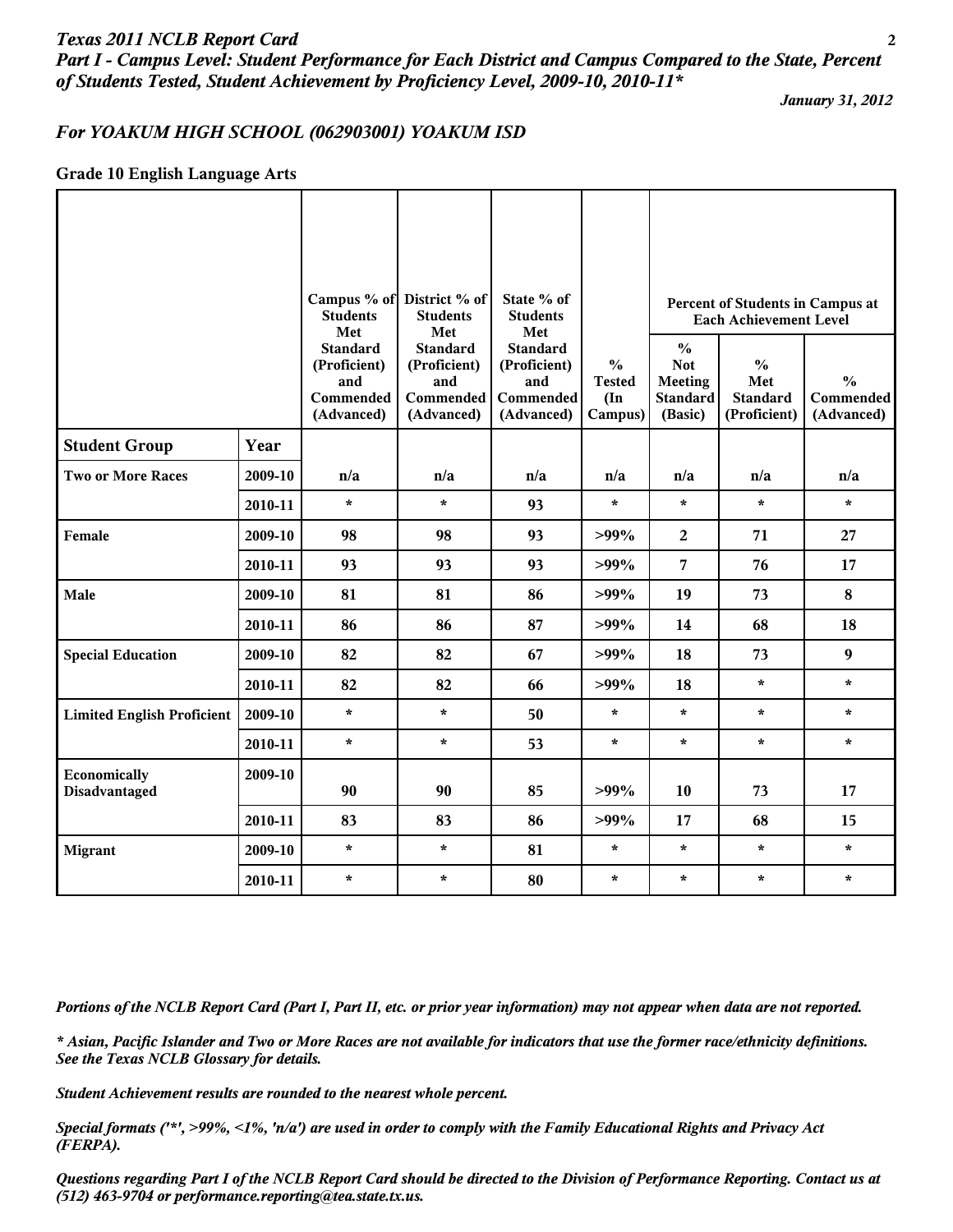## *Texas 2011 NCLB Report Card* **3** *Part I - Campus Level: Student Performance for Each District and Campus Compared to the State, Percent of Students Tested, Student Achievement by Proficiency Level, 2009-10, 2010-11\**

*January 31, 2012*

#### *For YOAKUM HIGH SCHOOL (062903001) YOAKUM ISD*

#### **Grade 10 Mathematics**

|                                            |         | <b>Students</b><br>Met                                            | Campus % of District % of<br><b>Students</b><br>Met               | State % of<br><b>Students</b><br>Met                              |                                                            |                                                                             | Percent of Students in Campus at<br><b>Each Achievement Level</b> |                                                 |
|--------------------------------------------|---------|-------------------------------------------------------------------|-------------------------------------------------------------------|-------------------------------------------------------------------|------------------------------------------------------------|-----------------------------------------------------------------------------|-------------------------------------------------------------------|-------------------------------------------------|
|                                            |         | <b>Standard</b><br>(Proficient)<br>and<br>Commended<br>(Advanced) | <b>Standard</b><br>(Proficient)<br>and<br>Commended<br>(Advanced) | <b>Standard</b><br>(Proficient)<br>and<br>Commended<br>(Advanced) | $\frac{0}{0}$<br><b>Tested</b><br>$(\text{In})$<br>Campus) | $\frac{0}{0}$<br><b>Not</b><br><b>Meeting</b><br><b>Standard</b><br>(Basic) | $\frac{0}{0}$<br>Met<br><b>Standard</b><br>(Proficient)           | $\frac{0}{0}$<br><b>Commended</b><br>(Advanced) |
| <b>Student Group</b>                       | Year    |                                                                   |                                                                   |                                                                   |                                                            |                                                                             |                                                                   |                                                 |
| <b>All Students</b>                        | 2009-10 | 80                                                                | 80                                                                | 74                                                                | $>99\%$                                                    | 20                                                                          | 71                                                                | 8                                               |
|                                            | 2010-11 | 76                                                                | 76                                                                | 74                                                                | $>99\%$                                                    | 24                                                                          | 63                                                                | 14                                              |
| American Indian/Alaskan<br><b>Native</b>   | 2009-10 | $\star$                                                           | $\star$                                                           | 74                                                                | $\star$                                                    | $\star$                                                                     | $\star$                                                           | $\star$                                         |
|                                            | 2010-11 | $\star$                                                           | $\star$                                                           | 73                                                                | $\star$                                                    | $\star$                                                                     | $\star$                                                           | $\star$                                         |
| Asian                                      | 2009-10 | n/a                                                               | n/a                                                               | n/a                                                               | n/a                                                        | n/a                                                                         | n/a                                                               | n/a                                             |
|                                            | 2010-11 | $\star$                                                           | $\star$                                                           | 90                                                                | $\star$                                                    | $\star$                                                                     | $\star$                                                           | $\star$                                         |
| Native Hawaiian/Pacific<br><b>Islander</b> | 2009-10 | n/a                                                               | n/a                                                               | n/a                                                               | n/a                                                        | n/a                                                                         | n/a                                                               | n/a                                             |
|                                            | 2010-11 | $\star$                                                           | $\star$                                                           | 73                                                                | $\star$                                                    | $\star$                                                                     | $\star$                                                           | $\star$                                         |
| <b>African American</b>                    | 2009-10 | 70                                                                | 70                                                                | 61                                                                | $>99\%$                                                    | 30                                                                          | $\star$                                                           | $\star$                                         |
|                                            | 2010-11 | 38                                                                | 38                                                                | 61                                                                | $>99\%$                                                    | 63                                                                          | $\star$                                                           | $\star$                                         |
| Hispanic                                   | 2009-10 | 73                                                                | 73                                                                | 69                                                                | $>99\%$                                                    | 27                                                                          | 68                                                                | 5                                               |
|                                            | 2010-11 | 73                                                                | 73                                                                | 69                                                                | $>99\%$                                                    | 27                                                                          | 65                                                                | 8                                               |
| White                                      | 2009-10 | 86                                                                | 86                                                                | 83                                                                | $>99\%$                                                    | 14                                                                          | 74                                                                | 12                                              |
|                                            | 2010-11 | 85                                                                | 85                                                                | 83                                                                | $>99\%$                                                    | 15                                                                          | 64                                                                | 21                                              |

**(Continued)**

*Portions of the NCLB Report Card (Part I, Part II, etc. or prior year information) may not appear when data are not reported.*

*\* Asian, Pacific Islander and Two or More Races are not available for indicators that use the former race/ethnicity definitions. See the Texas NCLB Glossary for details.*

*Student Achievement results are rounded to the nearest whole percent.*

*Special formats ('\*', >99%, <1%, 'n/a') are used in order to comply with the Family Educational Rights and Privacy Act (FERPA).*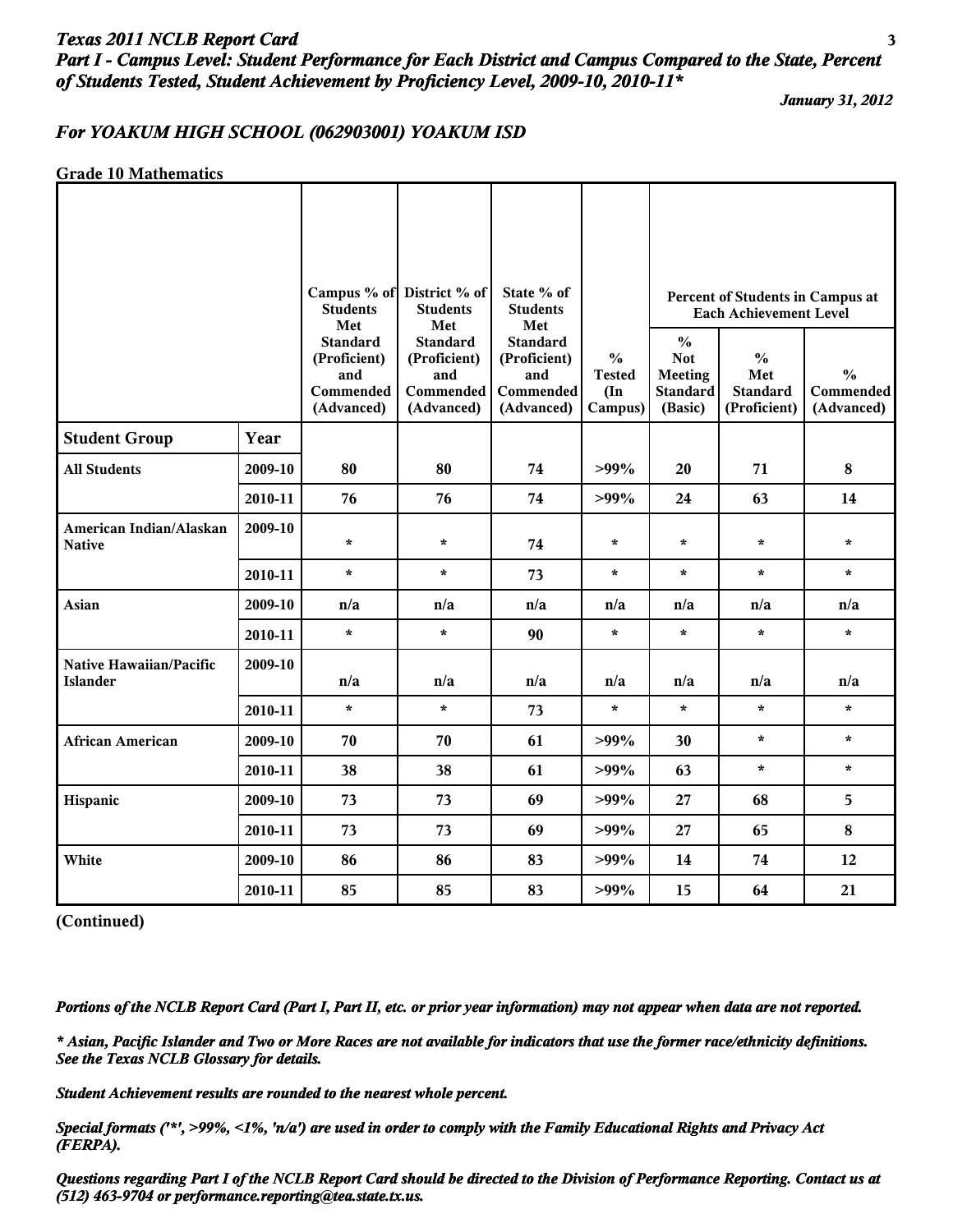#### *Texas 2011 NCLB Report Card* **4**

*Part I - Campus Level: Student Performance for Each District and Campus Compared to the State, Percent of Students Tested, Student Achievement by Proficiency Level, 2009-10, 2010-11\**

*January 31, 2012*

#### *For YOAKUM HIGH SCHOOL (062903001) YOAKUM ISD*

#### **Grade 10 Mathematics**

|                                   |         | <b>Students</b><br>Met<br><b>Standard</b><br>(Proficient)<br>and<br>Commended<br>(Advanced) | Campus % of District % of<br><b>Students</b><br>Met<br><b>Standard</b><br>(Proficient)<br>and<br><b>Commended</b><br>(Advanced) | State % of<br><b>Students</b><br>Met<br><b>Standard</b><br>(Proficient)<br>and<br>Commended<br>(Advanced) | $\frac{0}{0}$<br><b>Tested</b><br>$(\text{In})$<br>Campus) | $\frac{0}{0}$<br><b>Not</b><br><b>Meeting</b><br><b>Standard</b><br>(Basic) | Percent of Students in Campus at<br><b>Each Achievement Level</b><br>$\frac{0}{0}$<br>Met<br><b>Standard</b><br>(Proficient) | $\frac{0}{0}$<br>Commended<br>(Advanced) |
|-----------------------------------|---------|---------------------------------------------------------------------------------------------|---------------------------------------------------------------------------------------------------------------------------------|-----------------------------------------------------------------------------------------------------------|------------------------------------------------------------|-----------------------------------------------------------------------------|------------------------------------------------------------------------------------------------------------------------------|------------------------------------------|
| <b>Student Group</b>              | Year    |                                                                                             |                                                                                                                                 |                                                                                                           |                                                            |                                                                             |                                                                                                                              |                                          |
| <b>Two or More Races</b>          | 2009-10 | n/a                                                                                         | n/a                                                                                                                             | n/a                                                                                                       | n/a                                                        | n/a                                                                         | n/a                                                                                                                          | n/a                                      |
|                                   | 2010-11 | $\star$                                                                                     | $\star$                                                                                                                         | 80                                                                                                        | $\star$                                                    | $\star$                                                                     | $\star$                                                                                                                      | $\star$                                  |
| Female                            | 2009-10 | 90                                                                                          | 90                                                                                                                              | 74                                                                                                        | $>99\%$                                                    | 10                                                                          | 77                                                                                                                           | 13                                       |
|                                   | 2010-11 | 80                                                                                          | 80                                                                                                                              | 74                                                                                                        | $>99\%$                                                    | 20                                                                          | 74                                                                                                                           | 6                                        |
| Male                              | 2009-10 | 67                                                                                          | 67                                                                                                                              | 73                                                                                                        | $>99\%$                                                    | 33                                                                          | 65                                                                                                                           | $\overline{2}$                           |
|                                   | 2010-11 | 73                                                                                          | 73                                                                                                                              | 74                                                                                                        | $>99\%$                                                    | 27                                                                          | 52                                                                                                                           | 21                                       |
| <b>Special Education</b>          | 2009-10 | 45                                                                                          | 45                                                                                                                              | 51                                                                                                        | $>99\%$                                                    | 55                                                                          | $\star$                                                                                                                      | $\star$                                  |
|                                   | 2010-11 | 40                                                                                          | 40                                                                                                                              | 52                                                                                                        | $>99\%$                                                    | 60                                                                          | $\star$                                                                                                                      | $\star$                                  |
| <b>Limited English Proficient</b> | 2009-10 | $\star$                                                                                     | $\star$                                                                                                                         | 42                                                                                                        | $\star$                                                    | $\star$                                                                     | $\star$                                                                                                                      | $\star$                                  |
|                                   | 2010-11 | $\star$                                                                                     | $\star$                                                                                                                         | 44                                                                                                        | $\star$                                                    | $\star$                                                                     | $\star$                                                                                                                      | $\star$                                  |
| Economically<br>Disadvantaged     | 2009-10 | 74                                                                                          | 74                                                                                                                              | 66                                                                                                        | $>99\%$                                                    | 26                                                                          | 72                                                                                                                           | $\overline{c}$                           |
|                                   | 2010-11 | 63                                                                                          | 63                                                                                                                              | 67                                                                                                        | $>99\%$                                                    | 38                                                                          | 54                                                                                                                           | 8                                        |
| <b>Migrant</b>                    | 2009-10 | $\star$                                                                                     | $\star$                                                                                                                         | 65                                                                                                        | $\star$                                                    | $\star$                                                                     | $\star$                                                                                                                      | $\star$                                  |
|                                   | 2010-11 | $\star$                                                                                     | $\star$                                                                                                                         | 62                                                                                                        | $\star$                                                    | $\star$                                                                     | $\star$                                                                                                                      | $\star$                                  |

*Portions of the NCLB Report Card (Part I, Part II, etc. or prior year information) may not appear when data are not reported.*

*\* Asian, Pacific Islander and Two or More Races are not available for indicators that use the former race/ethnicity definitions. See the Texas NCLB Glossary for details.*

*Student Achievement results are rounded to the nearest whole percent.*

*Special formats ('\*', >99%, <1%, 'n/a') are used in order to comply with the Family Educational Rights and Privacy Act (FERPA).*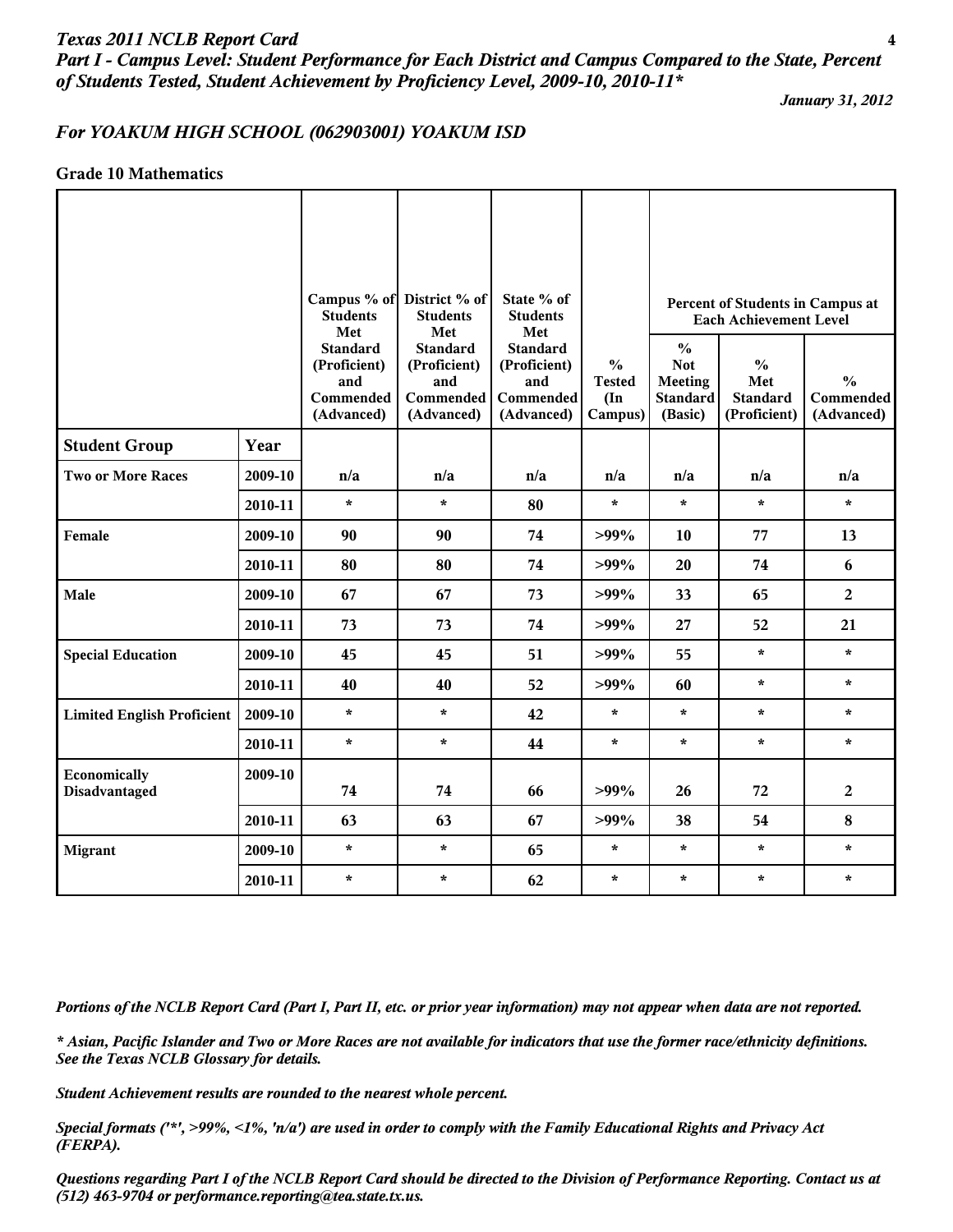# *Texas 2011 NCLB Report Card* **5** *Part I - Campus Level: Student Performance for Each District and Campus Compared to the State, Percent of Students Tested, Student Achievement by Proficiency Level, 2009-10, 2010-11\**

*January 31, 2012*

#### *For YOAKUM HIGH SCHOOL (062903001) YOAKUM ISD*

**Grade 10 Science**

|                                            |         | Campus % of<br><b>Students</b><br>Met                             | District % of<br><b>Students</b><br>Met                           | State % of<br><b>Students</b><br>Met                              |                                                            |                                                                             | Percent of Students in Campus at<br><b>Each Achievement Level</b> |                                          |
|--------------------------------------------|---------|-------------------------------------------------------------------|-------------------------------------------------------------------|-------------------------------------------------------------------|------------------------------------------------------------|-----------------------------------------------------------------------------|-------------------------------------------------------------------|------------------------------------------|
|                                            |         | <b>Standard</b><br>(Proficient)<br>and<br>Commended<br>(Advanced) | <b>Standard</b><br>(Proficient)<br>and<br>Commended<br>(Advanced) | <b>Standard</b><br>(Proficient)<br>and<br>Commended<br>(Advanced) | $\frac{0}{0}$<br><b>Tested</b><br>$(\text{In})$<br>Campus) | $\frac{0}{0}$<br><b>Not</b><br><b>Meeting</b><br><b>Standard</b><br>(Basic) | $\frac{0}{0}$<br>Met<br><b>Standard</b><br>(Proficient)           | $\frac{0}{0}$<br>Commended<br>(Advanced) |
| <b>Student Group</b>                       | Year    |                                                                   |                                                                   |                                                                   |                                                            |                                                                             |                                                                   |                                          |
| <b>All Students</b>                        | 2009-10 | 76                                                                | 76                                                                | 73                                                                | $>99\%$                                                    | 24                                                                          | 63                                                                | 12                                       |
|                                            | 2010-11 | 77                                                                | 77                                                                | 75                                                                | 98                                                         | 23                                                                          | 63                                                                | 14                                       |
| American Indian/Alaskan<br><b>Native</b>   | 2009-10 | $\star$                                                           | $\star$                                                           | 77                                                                | $\star$                                                    | $\star$                                                                     | $\star$                                                           | $\star$                                  |
|                                            | 2010-11 | $\star$                                                           | $\star$                                                           | 78                                                                | $\star$                                                    | $\star$                                                                     | $\star$                                                           | $\star$                                  |
| Asian                                      | 2009-10 | n/a                                                               | n/a                                                               | n/a                                                               | n/a                                                        | n/a                                                                         | n/a                                                               | n/a                                      |
|                                            | 2010-11 | $\star$                                                           | $\star$                                                           | 89                                                                | $\star$                                                    | $\star$                                                                     | $\star$                                                           | $\star$                                  |
| Native Hawaiian/Pacific<br><b>Islander</b> | 2009-10 | n/a                                                               | n/a                                                               | n/a                                                               | n/a                                                        | n/a                                                                         | n/a                                                               | n/a                                      |
|                                            | 2010-11 | $\star$                                                           | $\star$                                                           | 73                                                                | $\star$                                                    | $\star$                                                                     | $\star$                                                           | $\star$                                  |
| <b>African American</b>                    | 2009-10 | 60                                                                | 60                                                                | 61                                                                | $>99\%$                                                    | 40                                                                          | $\star$                                                           | $\star$                                  |
|                                            | 2010-11 | 50                                                                | 50                                                                | 62                                                                | $>99\%$                                                    | 50                                                                          | $\star$                                                           | $\star$                                  |
| Hispanic                                   | 2009-10 | 73                                                                | 73                                                                | 65                                                                | $>99\%$                                                    | 27                                                                          | 65                                                                | 8                                        |
|                                            | 2010-11 | 72                                                                | 72                                                                | 68                                                                | 98                                                         | 28                                                                          | 62                                                                | 11                                       |
| White                                      | 2009-10 | 82                                                                | 82                                                                | 86                                                                | $>99\%$                                                    | 18                                                                          | 64                                                                | 18                                       |
|                                            | 2010-11 | 85                                                                | 85                                                                | 87                                                                | 98                                                         | 15                                                                          | 65                                                                | 19                                       |

**(Continued)**

*Portions of the NCLB Report Card (Part I, Part II, etc. or prior year information) may not appear when data are not reported.*

*\* Asian, Pacific Islander and Two or More Races are not available for indicators that use the former race/ethnicity definitions. See the Texas NCLB Glossary for details.*

*Student Achievement results are rounded to the nearest whole percent.*

*Special formats ('\*', >99%, <1%, 'n/a') are used in order to comply with the Family Educational Rights and Privacy Act (FERPA).*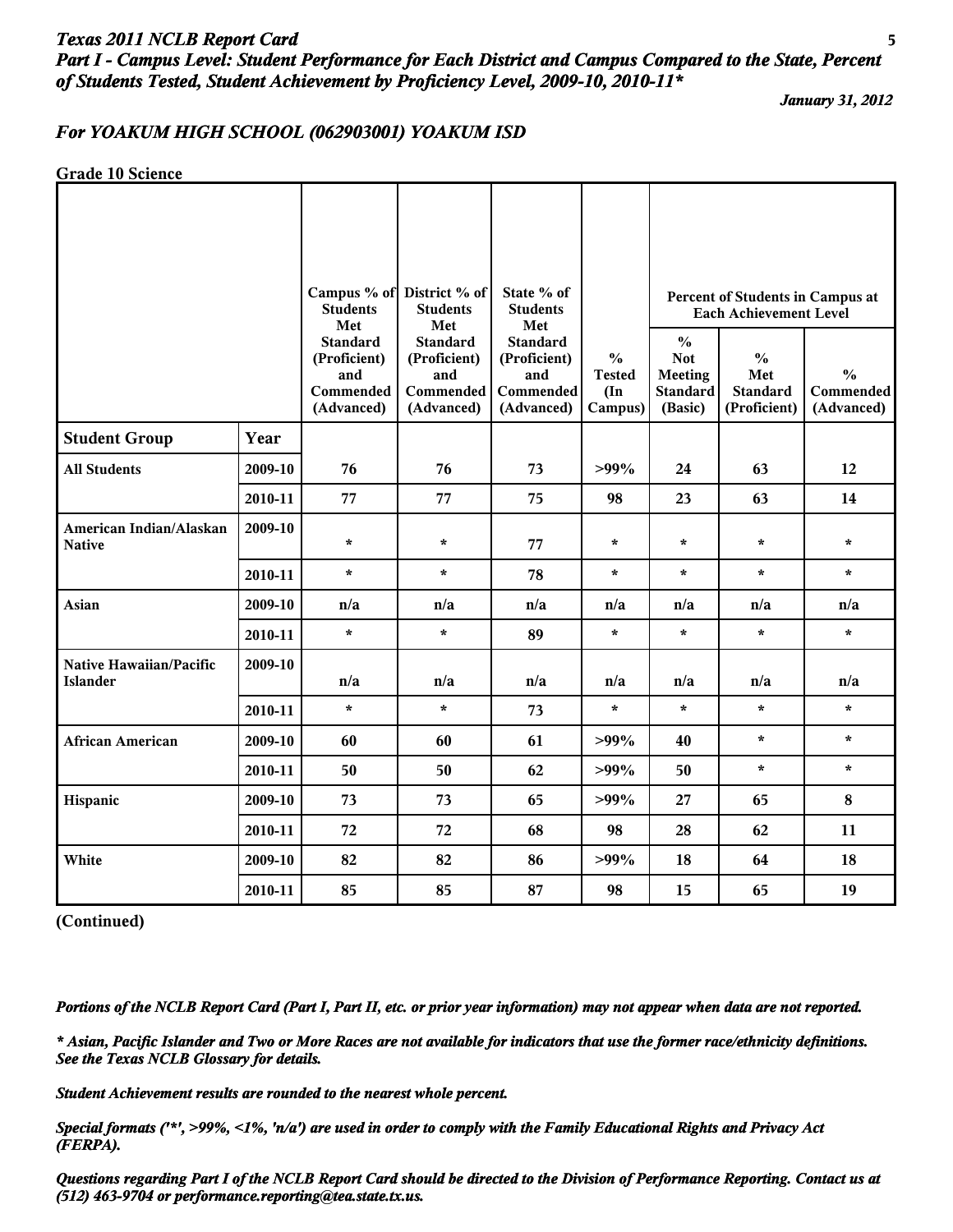#### *Texas 2011 NCLB Report Card* **6**

*Part I - Campus Level: Student Performance for Each District and Campus Compared to the State, Percent of Students Tested, Student Achievement by Proficiency Level, 2009-10, 2010-11\**

*January 31, 2012*

#### *For YOAKUM HIGH SCHOOL (062903001) YOAKUM ISD*

**Grade 10 Science**

|                                   |         | <b>Students</b><br>Met                                            | Campus % of District % of<br><b>Students</b><br>Met               | State % of<br><b>Students</b><br>Met                              |                                                            |                                                                             | Percent of Students in Campus at<br><b>Each Achievement Level</b> |                                                 |
|-----------------------------------|---------|-------------------------------------------------------------------|-------------------------------------------------------------------|-------------------------------------------------------------------|------------------------------------------------------------|-----------------------------------------------------------------------------|-------------------------------------------------------------------|-------------------------------------------------|
|                                   |         | <b>Standard</b><br>(Proficient)<br>and<br>Commended<br>(Advanced) | <b>Standard</b><br>(Proficient)<br>and<br>Commended<br>(Advanced) | <b>Standard</b><br>(Proficient)<br>and<br>Commended<br>(Advanced) | $\frac{0}{0}$<br><b>Tested</b><br>$(\text{In})$<br>Campus) | $\frac{0}{0}$<br><b>Not</b><br><b>Meeting</b><br><b>Standard</b><br>(Basic) | $\frac{0}{0}$<br>Met<br><b>Standard</b><br>(Proficient)           | $\frac{0}{0}$<br><b>Commended</b><br>(Advanced) |
| <b>Student Group</b>              | Year    |                                                                   |                                                                   |                                                                   |                                                            |                                                                             |                                                                   |                                                 |
| <b>Two or More Races</b>          | 2009-10 | n/a                                                               | n/a                                                               | n/a                                                               | n/a                                                        | n/a                                                                         | n/a                                                               | n/a                                             |
|                                   | 2010-11 | $\star$                                                           | $\star$                                                           | 85                                                                | $\star$                                                    | $\star$                                                                     | $\star$                                                           | $\star$                                         |
| Female                            | 2009-10 | 79                                                                | 79                                                                | 71                                                                | $>99\%$                                                    | 21                                                                          | 63                                                                | 15                                              |
|                                   | 2010-11 | 70                                                                | 70                                                                | 73                                                                | $>99\%$                                                    | 30                                                                          | 65                                                                | 6                                               |
| Male                              | 2009-10 | 72                                                                | 72                                                                | 75                                                                | $>99\%$                                                    | 28                                                                          | 63                                                                | $\boldsymbol{9}$                                |
|                                   | 2010-11 | 83                                                                | 83                                                                | 76                                                                | 96                                                         | 17                                                                          | 61                                                                | 22                                              |
| <b>Special Education</b>          | 2009-10 | 45                                                                | 45                                                                | 45                                                                | $>99\%$                                                    | 55                                                                          | 27                                                                | 18                                              |
|                                   | 2010-11 | 40                                                                | 40                                                                | 46                                                                | $>99\%$                                                    | 60                                                                          | $\star$                                                           | $\star$                                         |
| <b>Limited English Proficient</b> | 2009-10 | $\star$                                                           | $\star$                                                           | 29                                                                | $\star$                                                    | $\star$                                                                     | $\star$                                                           | $\star$                                         |
|                                   | 2010-11 | $\star$                                                           | $\star$                                                           | 31                                                                | $\star$                                                    | $\star$                                                                     | $\star$                                                           | $\star$                                         |
| Economically<br>Disadvantaged     | 2009-10 | 72                                                                | 72                                                                | 63                                                                | $>99\%$                                                    | 28                                                                          | 64                                                                | $\boldsymbol{9}$                                |
|                                   | 2010-11 | 72                                                                | 72                                                                | 65                                                                | 98                                                         | 28                                                                          | 64                                                                | $\boldsymbol{9}$                                |
| <b>Migrant</b>                    | 2009-10 | $\star$                                                           | $\star$                                                           | 55                                                                | $\star$                                                    | $\star$                                                                     | $\star$                                                           | $\pmb{\star}$                                   |
|                                   | 2010-11 | $\star$                                                           | $\star$                                                           | 53                                                                | $\star$                                                    | $\star$                                                                     | $\star$                                                           | $\star$                                         |

*Portions of the NCLB Report Card (Part I, Part II, etc. or prior year information) may not appear when data are not reported.*

*\* Asian, Pacific Islander and Two or More Races are not available for indicators that use the former race/ethnicity definitions. See the Texas NCLB Glossary for details.*

*Student Achievement results are rounded to the nearest whole percent.*

*Special formats ('\*', >99%, <1%, 'n/a') are used in order to comply with the Family Educational Rights and Privacy Act (FERPA).*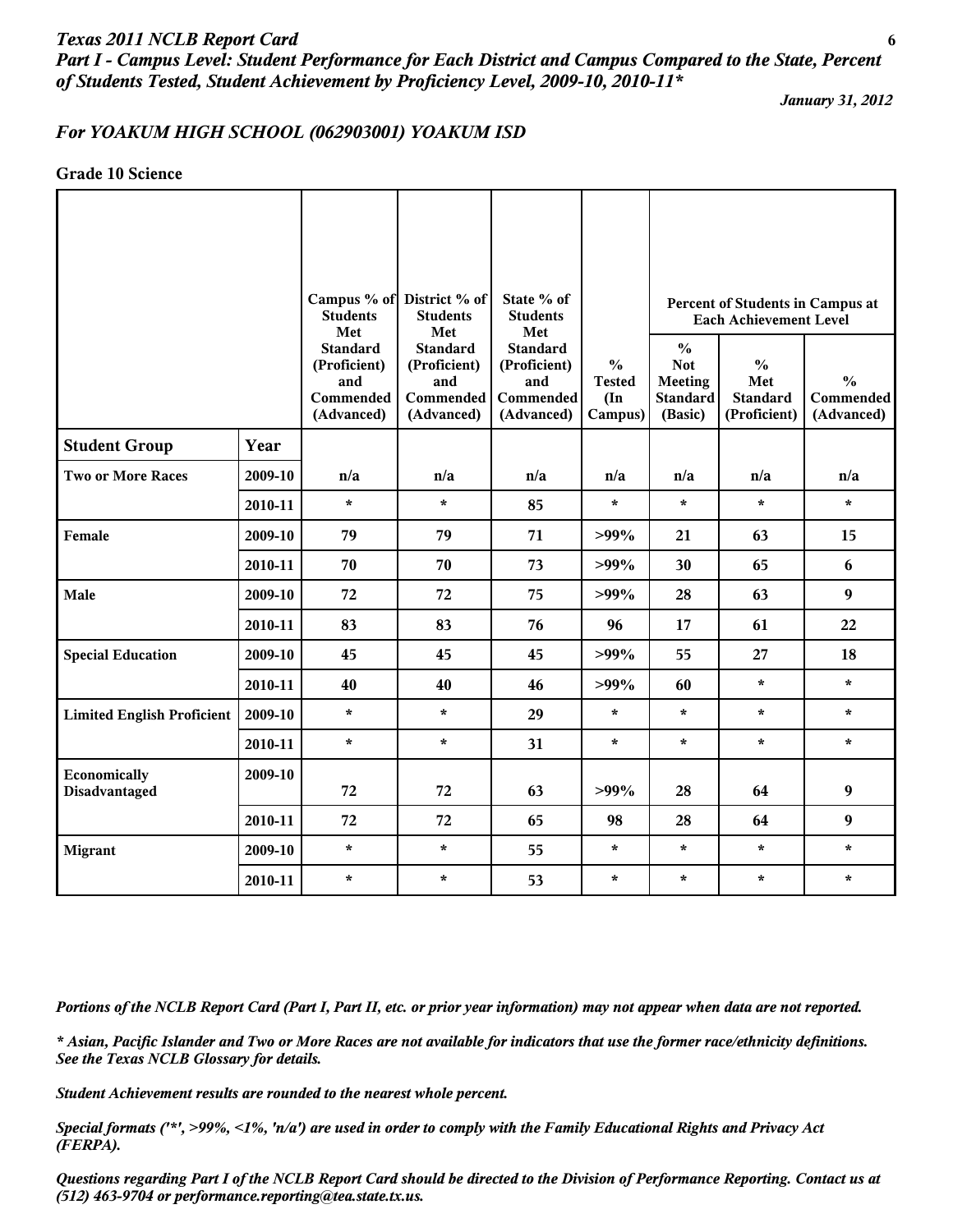# *Texas 2011 NCLB Report Card* **7** *Part II a. - Campus Level: Comparison Between Student Achievement and the State Academic Expectations as Measured by Adequate Yearly Progress (AYP)\**

*January 31, 2012*

### *For YOAKUM HIGH SCHOOL (062903001) YOAKUM ISD*

|                                            |         |                          |                          |                          | <b>Reading/Language Arts</b>                                                      |                                                                                   |                                                                                   |
|--------------------------------------------|---------|--------------------------|--------------------------|--------------------------|-----------------------------------------------------------------------------------|-----------------------------------------------------------------------------------|-----------------------------------------------------------------------------------|
|                                            |         | Percent<br><b>Tested</b> | Percent<br><b>Tested</b> | Percent<br><b>Tested</b> | Percent<br>Met<br><b>Standard</b><br>(Proficient)<br>&<br>Commended<br>(Advanced) | Percent<br>Met<br><b>Standard</b><br>(Proficient)<br>&<br>Commended<br>(Advanced) | Percent<br>Met<br><b>Standard</b><br>(Proficient)<br>&<br>Commended<br>(Advanced) |
|                                            |         |                          |                          |                          | '10 Target:<br>73%                                                                | '10 Target:<br>73%                                                                | '10 Target:<br>73%                                                                |
|                                            |         | Target:<br>95%           | Target:<br>95%           | Target:<br>95%           | '11 Target:<br>80%                                                                | '11 Target:<br>80%                                                                | '11 Target:<br>80%                                                                |
|                                            |         | Campus                   | <b>District</b>          | <b>State</b>             | Campus                                                                            | <b>District</b>                                                                   | <b>State</b>                                                                      |
| <b>Student Group</b>                       | Year    |                          |                          |                          |                                                                                   |                                                                                   |                                                                                   |
| <b>All Students</b>                        | 2009-10 | $>99\%$                  | $>99\%$                  | $>99\%$                  | 89                                                                                | 81                                                                                | 88                                                                                |
|                                            | 2010-11 | $>99\%$                  | $>99\%$                  | $>99\%$                  | 84                                                                                | 85                                                                                | 88                                                                                |
| American Indian/Alaskan<br><b>Native</b>   | 2009-10 | $\star$                  | $\star$                  | 99                       | $\star$                                                                           | $\star$                                                                           | 91                                                                                |
|                                            | 2010-11 | $\star$                  | $\star$                  | 99                       | $\star$                                                                           | $\star$                                                                           | 88                                                                                |
| <b>Asian</b>                               | 2009-10 | n/a                      | n/a                      | n/a                      | n/a                                                                               | n/a                                                                               | n/a                                                                               |
|                                            | 2010-11 | $\star$                  | $\star$                  | 99                       | $\star$                                                                           | $\star$                                                                           | 94                                                                                |
| Native Hawaiian/Pacific<br><b>Islander</b> | 2009-10 | n/a                      | n/a                      | n/a                      | n/a                                                                               | n/a                                                                               | n/a                                                                               |
|                                            | 2010-11 | $\star$                  | $\star$                  | 99                       | $\star$                                                                           | $\star$                                                                           | 89                                                                                |
| <b>African American</b>                    | 2009-10 | $>99\%$                  | $>99\%$                  | $>99\%$                  | 90                                                                                | 71                                                                                | 84                                                                                |
|                                            | 2010-11 | $>99\%$                  | $>99\%$                  | $>99\%$                  | 86                                                                                | 85                                                                                | 83                                                                                |

**(Continued)**

*Portions of the NCLB Report Card (Part I, Part II, etc. or prior year information) may not appear when data are not reported.*

*\* Asian, Pacific Islander and Two or More Races are not available for indicators that use the former race/ethnicity definitions. See the Texas NCLB Glossary for details.*

*Student Achievement results are rounded to the nearest whole percent. Additional Academic Indicators (Graduation and Attendance Rate) are rounded to the nearest one-tenth of a percent (one decimal place).*

*Special formats ('\*', >99%, <1%, 'n/a') are used in order to comply with the Family Educational Rights and Privacy Act (FERPA).*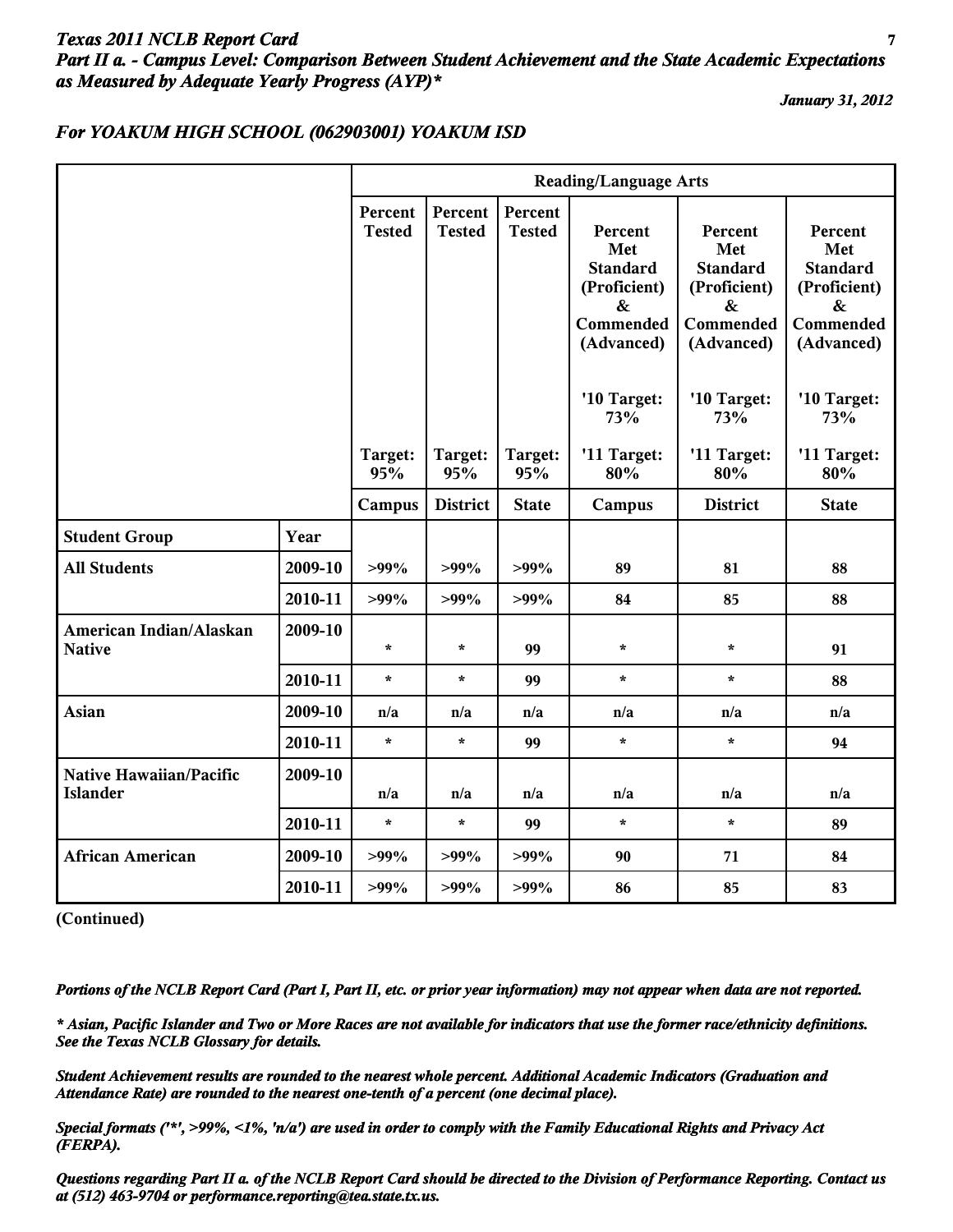# *Texas 2011 NCLB Report Card* **8** *Part II a. - Campus Level: Comparison Between Student Achievement and the State Academic Expectations as Measured by Adequate Yearly Progress (AYP)\**

*January 31, 2012*

## *For YOAKUM HIGH SCHOOL (062903001) YOAKUM ISD*

|                          |         |                          | <b>Reading/Language Arts</b> |                          |                                                                                   |                                                                                      |                                                                                                   |  |  |  |  |  |
|--------------------------|---------|--------------------------|------------------------------|--------------------------|-----------------------------------------------------------------------------------|--------------------------------------------------------------------------------------|---------------------------------------------------------------------------------------------------|--|--|--|--|--|
|                          |         | Percent<br><b>Tested</b> | Percent<br><b>Tested</b>     | Percent<br><b>Tested</b> | Percent<br>Met<br><b>Standard</b><br>(Proficient)<br>&<br>Commended<br>(Advanced) | Percent<br>Met<br><b>Standard</b><br>(Proficient)<br>$\&$<br>Commended<br>(Advanced) | Percent<br>Met<br><b>Standard</b><br>(Proficient)<br>$\boldsymbol{\&}$<br>Commended<br>(Advanced) |  |  |  |  |  |
|                          |         |                          |                              |                          | '10 Target:<br>73%                                                                | '10 Target:<br>73%                                                                   | '10 Target:<br>73%                                                                                |  |  |  |  |  |
|                          |         | Target:<br>95%           | Target:<br>95%               | Target:<br>95%           | '11 Target:<br>80%                                                                | '11 Target:<br>80%                                                                   | '11 Target:<br>80%                                                                                |  |  |  |  |  |
|                          |         | Campus                   | <b>District</b>              | <b>State</b>             | Campus                                                                            | <b>District</b>                                                                      | <b>State</b>                                                                                      |  |  |  |  |  |
| <b>Student Group</b>     | Year    |                          |                              |                          |                                                                                   |                                                                                      |                                                                                                   |  |  |  |  |  |
| Hispanic                 | 2009-10 | $>99\%$                  | $>99\%$                      | 99                       | 91                                                                                | 78                                                                                   | 85                                                                                                |  |  |  |  |  |
|                          | 2010-11 | $>99\%$                  | $>99\%$                      | 99                       | 76                                                                                | 81                                                                                   | 85                                                                                                |  |  |  |  |  |
| White                    | 2009-10 | $>99\%$                  | $>99\%$                      | $>99\%$                  | 86                                                                                | 88                                                                                   | 94                                                                                                |  |  |  |  |  |
|                          | 2010-11 | $>99\%$                  | $>99\%$                      | $>99\%$                  | 92                                                                                | 90                                                                                   | 94                                                                                                |  |  |  |  |  |
| <b>Two or More Races</b> | 2009-10 | n/a                      | n/a                          | n/a                      | n/a                                                                               | n/a                                                                                  | n/a                                                                                               |  |  |  |  |  |
|                          | 2010-11 | $\star$                  | $>99\%$                      | $>99\%$                  | $\star$                                                                           | 91                                                                                   | 92                                                                                                |  |  |  |  |  |
| Female                   | 2009-10 | $>99\%$                  | $>99\%$                      | $>99\%$                  | 94                                                                                | 83                                                                                   | 90                                                                                                |  |  |  |  |  |
|                          | 2010-11 | $>99\%$                  | $>99\%$                      | $>99\%$                  | 90                                                                                | 87                                                                                   | 90                                                                                                |  |  |  |  |  |
| Male                     | 2009-10 | $>99\%$                  | $>99\%$                      | 99                       | 82                                                                                | 79                                                                                   | 86                                                                                                |  |  |  |  |  |
|                          | 2010-11 | $>99\%$                  | $>99\%$                      | $>99\%$                  | 78                                                                                | 83                                                                                   | 86                                                                                                |  |  |  |  |  |

**(Continued)**

*Portions of the NCLB Report Card (Part I, Part II, etc. or prior year information) may not appear when data are not reported.*

*\* Asian, Pacific Islander and Two or More Races are not available for indicators that use the former race/ethnicity definitions. See the Texas NCLB Glossary for details.*

*Student Achievement results are rounded to the nearest whole percent. Additional Academic Indicators (Graduation and Attendance Rate) are rounded to the nearest one-tenth of a percent (one decimal place).*

*Special formats ('\*', >99%, <1%, 'n/a') are used in order to comply with the Family Educational Rights and Privacy Act (FERPA).*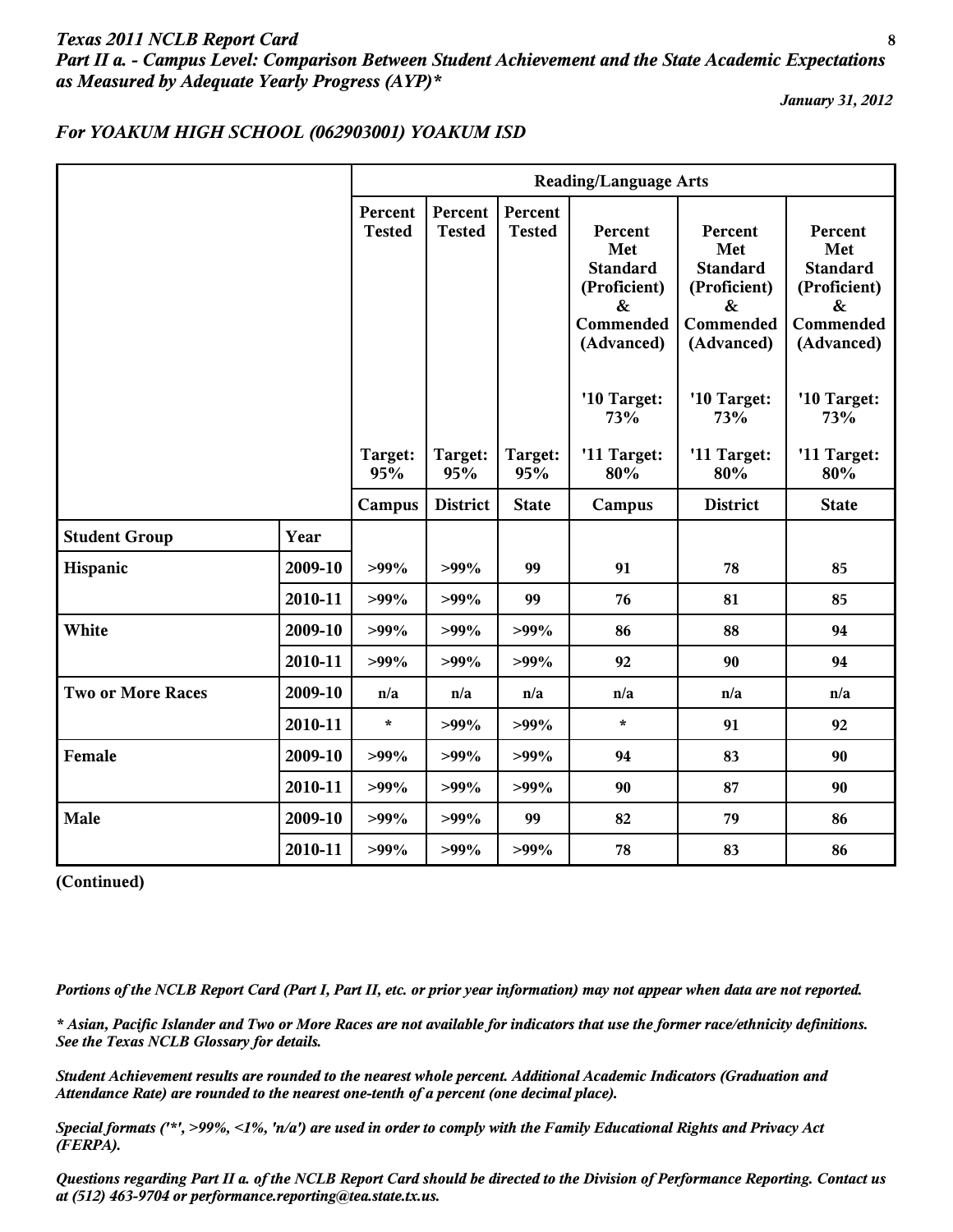# *Texas 2011 NCLB Report Card* **9** *Part II a. - Campus Level: Comparison Between Student Achievement and the State Academic Expectations as Measured by Adequate Yearly Progress (AYP)\**

*January 31, 2012*

### *For YOAKUM HIGH SCHOOL (062903001) YOAKUM ISD*

|                                   |         |                          |                          |                          | <b>Reading/Language Arts</b>                                                                      |                                                                                                   |                                                                                                   |
|-----------------------------------|---------|--------------------------|--------------------------|--------------------------|---------------------------------------------------------------------------------------------------|---------------------------------------------------------------------------------------------------|---------------------------------------------------------------------------------------------------|
|                                   |         | Percent<br><b>Tested</b> | Percent<br><b>Tested</b> | Percent<br><b>Tested</b> | Percent<br>Met<br><b>Standard</b><br>(Proficient)<br>$\boldsymbol{\&}$<br>Commended<br>(Advanced) | Percent<br>Met<br><b>Standard</b><br>(Proficient)<br>$\boldsymbol{\&}$<br>Commended<br>(Advanced) | Percent<br>Met<br><b>Standard</b><br>(Proficient)<br>$\boldsymbol{\&}$<br>Commended<br>(Advanced) |
|                                   |         | Target:                  | Target:                  | Target:                  | '10 Target:<br>73%<br>'11 Target:                                                                 | '10 Target:<br>73%<br>'11 Target:                                                                 | '10 Target:<br>73%<br>'11 Target:                                                                 |
|                                   |         | 95%                      | 95%                      | 95%                      | 80%                                                                                               | 80%                                                                                               | 80%                                                                                               |
|                                   |         | Campus                   | <b>District</b>          | <b>State</b>             | Campus                                                                                            | <b>District</b>                                                                                   | <b>State</b>                                                                                      |
| <b>Student Group</b>              | Year    |                          |                          |                          |                                                                                                   |                                                                                                   |                                                                                                   |
| <b>Special Education</b>          | 2009-10 | $>99\%$                  | $>99\%$                  | 99                       | 64                                                                                                | 56                                                                                                | 66                                                                                                |
|                                   | 2010-11 | $>99\%$                  | $>99\%$                  | 99                       | 27                                                                                                | 54                                                                                                | 67                                                                                                |
| <b>Limited English Proficient</b> | 2009-10 | $\star$                  | $>99\%$                  | 99                       | $\star$                                                                                           | 65                                                                                                | 77                                                                                                |
|                                   | 2010-11 | $\star$                  | $>99\%$                  | 99                       | $\star$                                                                                           | 69                                                                                                | 78                                                                                                |
| Economically<br>Disadvantaged     | 2009-10 | $>99\%$                  | $>99\%$                  | 99                       | 87                                                                                                | 77                                                                                                | 83                                                                                                |
|                                   | 2010-11 | $>99\%$                  | $>99\%$                  | 99                       | 72                                                                                                | 80                                                                                                | 83                                                                                                |
| <b>Migrant</b>                    | 2009-10 | $\star$                  | $>99\%$                  | 98                       | $\star$                                                                                           | $\pmb{\star}$                                                                                     | 75                                                                                                |
|                                   | 2010-11 | $\star$                  | $>99\%$                  | 98                       | $\star$                                                                                           | 50                                                                                                | 76                                                                                                |

*Portions of the NCLB Report Card (Part I, Part II, etc. or prior year information) may not appear when data are not reported.*

*\* Asian, Pacific Islander and Two or More Races are not available for indicators that use the former race/ethnicity definitions. See the Texas NCLB Glossary for details.*

*Student Achievement results are rounded to the nearest whole percent. Additional Academic Indicators (Graduation and Attendance Rate) are rounded to the nearest one-tenth of a percent (one decimal place).*

*Special formats ('\*', >99%, <1%, 'n/a') are used in order to comply with the Family Educational Rights and Privacy Act (FERPA).*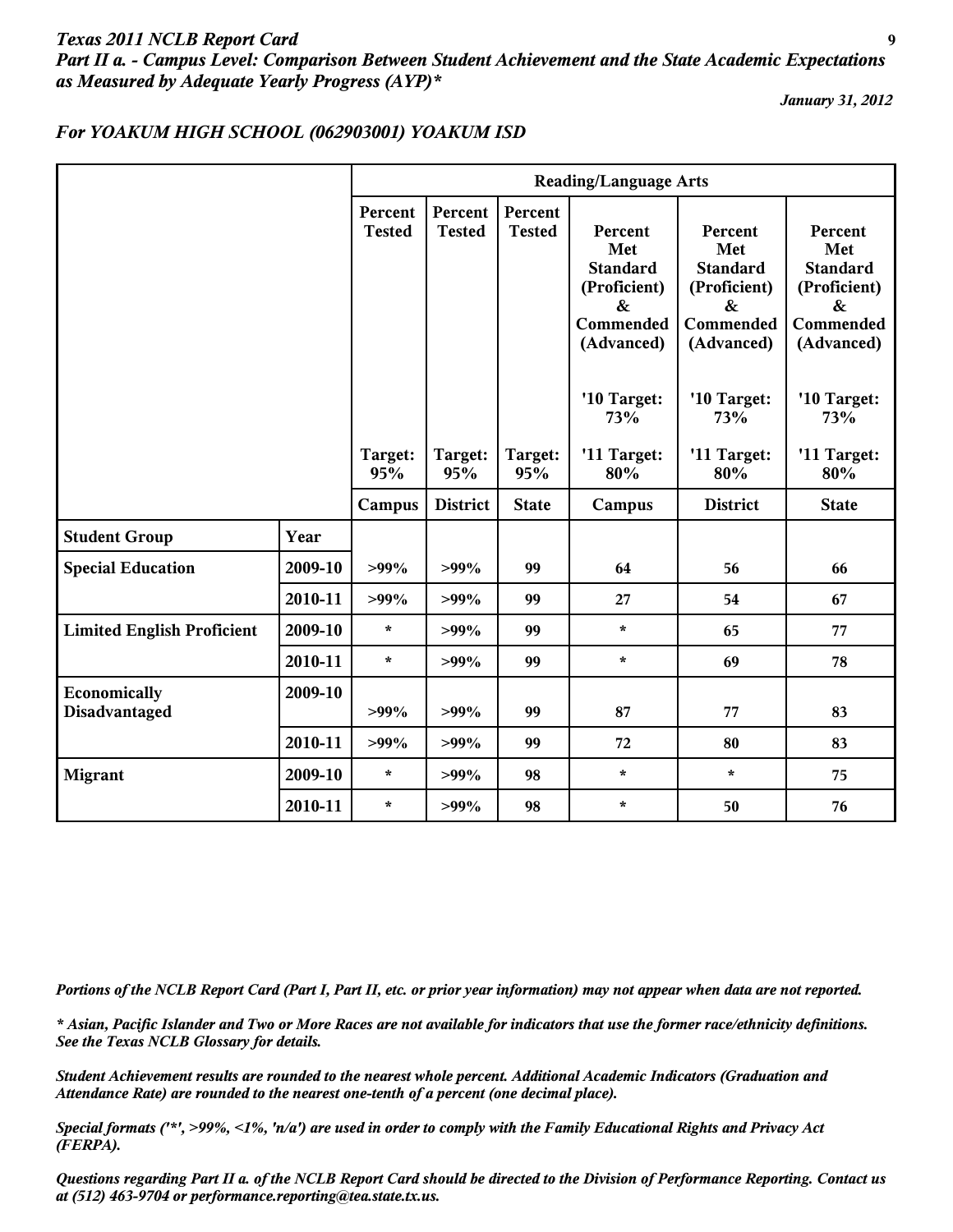# *Texas 2011 NCLB Report Card* **10** *Part II a. - Campus Level: Comparison Between Student Achievement and the State Academic Expectations as Measured by Adequate Yearly Progress (AYP)\**

*January 31, 2012*

## *For YOAKUM HIGH SCHOOL (062903001) YOAKUM ISD*

|                                                   |         |                          |                          |                          | <b>Mathematics</b>                                                                                |                                                                                   |                                                                                                   |
|---------------------------------------------------|---------|--------------------------|--------------------------|--------------------------|---------------------------------------------------------------------------------------------------|-----------------------------------------------------------------------------------|---------------------------------------------------------------------------------------------------|
|                                                   |         | Percent<br><b>Tested</b> | Percent<br><b>Tested</b> | Percent<br><b>Tested</b> | Percent<br>Met<br><b>Standard</b><br>(Proficient)<br>$\boldsymbol{\&}$<br>Commended<br>(Advanced) | Percent<br>Met<br><b>Standard</b><br>(Proficient)<br>&<br>Commended<br>(Advanced) | Percent<br>Met<br><b>Standard</b><br>(Proficient)<br>$\boldsymbol{\&}$<br>Commended<br>(Advanced) |
|                                                   |         |                          |                          |                          | '10 Target:<br>67%                                                                                | '10 Target:<br>67%                                                                | '10 Target:<br>67%                                                                                |
|                                                   |         | Target:<br>95%           | Target:<br>95%           | Target:<br>95%           | '11 Target:<br>75%                                                                                | '11 Target:<br>75%                                                                | '11 Target:<br>75%                                                                                |
|                                                   |         | Campus                   | <b>District</b>          | <b>State</b>             | Campus                                                                                            | <b>District</b>                                                                   | <b>State</b>                                                                                      |
| <b>Student Group</b>                              | Year    |                          |                          |                          |                                                                                                   |                                                                                   |                                                                                                   |
| <b>All Students</b>                               | 2009-10 | $>99\%$                  | $>99\%$                  | $>99\%$                  | 78                                                                                                | 80                                                                                | 84                                                                                                |
|                                                   | 2010-11 | $>99\%$                  | $>99\%$                  | $>99\%$                  | 75                                                                                                | 80                                                                                | 84                                                                                                |
| American Indian/Alaskan<br><b>Native</b>          | 2009-10 | $\star$                  | $\star$                  | 99                       | $\star$                                                                                           | $\star$                                                                           | 85                                                                                                |
|                                                   | 2010-11 | $\star$                  | $\star$                  | $>99\%$                  | $\star$                                                                                           | $\star$                                                                           | 84                                                                                                |
| <b>Asian</b>                                      | 2009-10 | n/a                      | n/a                      | n/a                      | n/a                                                                                               | n/a                                                                               | n/a                                                                                               |
|                                                   | 2010-11 | $\star$                  | $\star$                  | $>99\%$                  | $\star$                                                                                           | $\star$                                                                           | 95                                                                                                |
| <b>Native Hawaiian/Pacific</b><br><b>Islander</b> | 2009-10 | n/a                      | n/a                      | n/a                      | n/a                                                                                               | n/a                                                                               | n/a                                                                                               |
|                                                   | 2010-11 | $\star$                  | $\star$                  | $>99\%$                  | $\star$                                                                                           | $\star$                                                                           | 86                                                                                                |
| <b>African American</b>                           | 2009-10 | $>99\%$                  | $>99\%$                  | $>99\%$                  | 70                                                                                                | 64                                                                                | 75                                                                                                |
|                                                   | 2010-11 | $>99\%$                  | $>99\%$                  | $>99\%$                  | 43                                                                                                | 77                                                                                | 75                                                                                                |

**(Continued)**

*Portions of the NCLB Report Card (Part I, Part II, etc. or prior year information) may not appear when data are not reported.*

*\* Asian, Pacific Islander and Two or More Races are not available for indicators that use the former race/ethnicity definitions. See the Texas NCLB Glossary for details.*

*Student Achievement results are rounded to the nearest whole percent. Additional Academic Indicators (Graduation and Attendance Rate) are rounded to the nearest one-tenth of a percent (one decimal place).*

*Special formats ('\*', >99%, <1%, 'n/a') are used in order to comply with the Family Educational Rights and Privacy Act (FERPA).*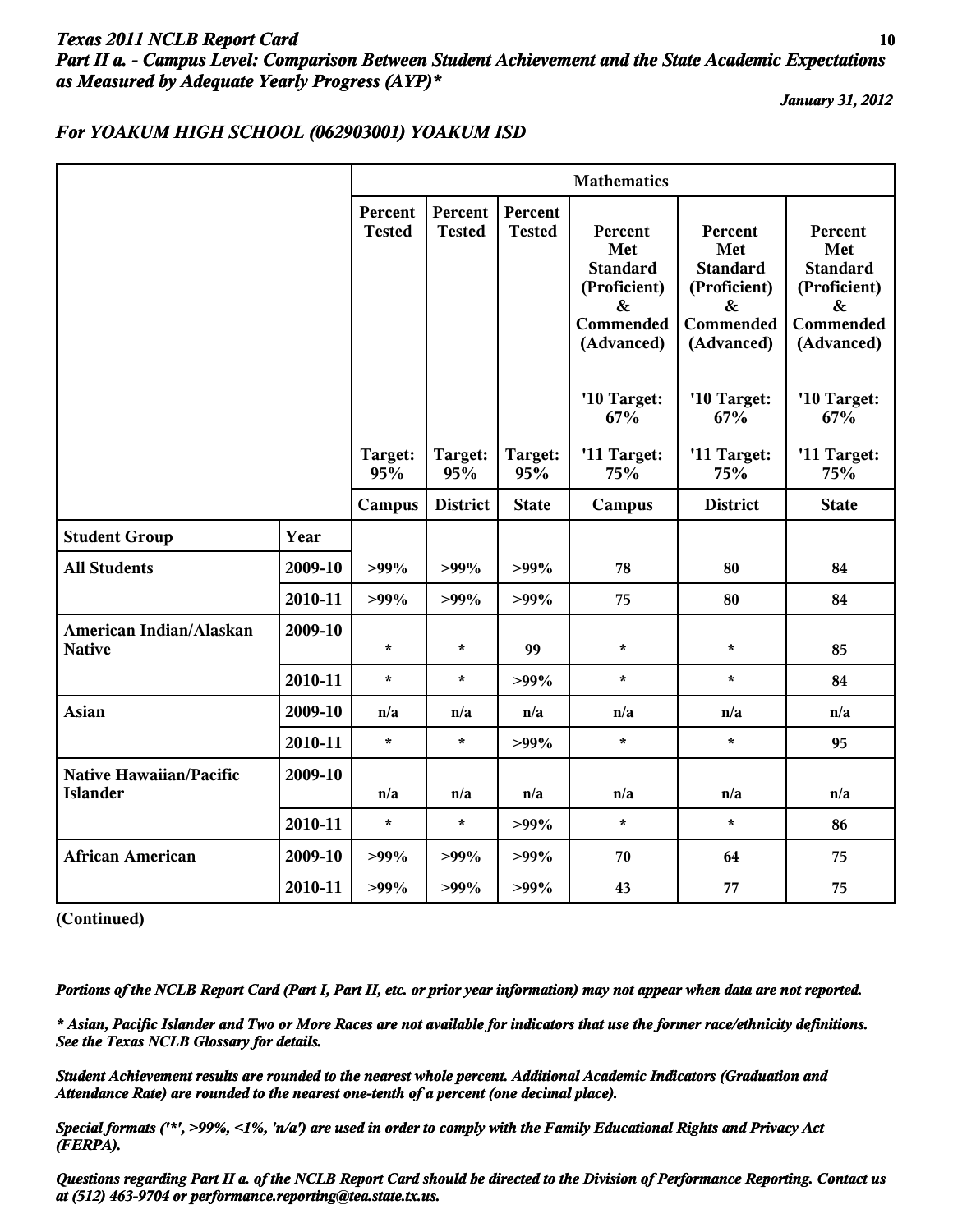# *Texas 2011 NCLB Report Card* **11** *Part II a. - Campus Level: Comparison Between Student Achievement and the State Academic Expectations as Measured by Adequate Yearly Progress (AYP)\**

*January 31, 2012*

## *For YOAKUM HIGH SCHOOL (062903001) YOAKUM ISD*

|                          |         |                          |                          |                          | <b>Mathematics</b>                                                                                |                                                                                   |                                                                                      |
|--------------------------|---------|--------------------------|--------------------------|--------------------------|---------------------------------------------------------------------------------------------------|-----------------------------------------------------------------------------------|--------------------------------------------------------------------------------------|
|                          |         | Percent<br><b>Tested</b> | Percent<br><b>Tested</b> | Percent<br><b>Tested</b> | Percent<br>Met<br><b>Standard</b><br>(Proficient)<br>$\boldsymbol{\&}$<br>Commended<br>(Advanced) | Percent<br>Met<br><b>Standard</b><br>(Proficient)<br>&<br>Commended<br>(Advanced) | Percent<br>Met<br><b>Standard</b><br>(Proficient)<br>$\&$<br>Commended<br>(Advanced) |
|                          |         |                          |                          |                          | '10 Target:<br>67%                                                                                | '10 Target:<br>67%                                                                | '10 Target:<br>67%                                                                   |
|                          |         | Target:<br>95%           | Target:<br>95%           | Target:<br>95%           | '11 Target:<br>75%                                                                                | '11 Target:<br>75%                                                                | '11 Target:<br>75%                                                                   |
|                          |         | Campus                   | <b>District</b>          | <b>State</b>             | Campus                                                                                            | <b>District</b>                                                                   | <b>State</b>                                                                         |
| <b>Student Group</b>     | Year    |                          |                          |                          |                                                                                                   |                                                                                   |                                                                                      |
| Hispanic                 | 2009-10 | $>99\%$                  | 99                       | $>99\%$                  | 71                                                                                                | 75                                                                                | 81                                                                                   |
|                          | 2010-11 | $>99\%$                  | $>99\%$                  | $>99\%$                  | 70                                                                                                | 76                                                                                | 82                                                                                   |
| White                    | 2009-10 | $>99\%$                  | $>99\%$                  | $>99\%$                  | 84                                                                                                | 90                                                                                | 91                                                                                   |
|                          | 2010-11 | $>99\%$                  | $>99\%$                  | $>99\%$                  | 84                                                                                                | 89                                                                                | 91                                                                                   |
| <b>Two or More Races</b> | 2009-10 | n/a                      | n/a                      | n/a                      | n/a                                                                                               | n/a                                                                               | n/a                                                                                  |
|                          | 2010-11 | $\star$                  | $>99\%$                  | $>99\%$                  | $\star$                                                                                           | 80                                                                                | 89                                                                                   |
| Female                   | 2009-10 | $>99\%$                  | $>99\%$                  | $>99\%$                  | 88                                                                                                | 83                                                                                | 84                                                                                   |
|                          | 2010-11 | $>99\%$                  | $>99\%$                  | $>99\%$                  | 78                                                                                                | 83                                                                                | 85                                                                                   |
| Male                     | 2009-10 | $>99\%$                  | $>99\%$                  | $>99\%$                  | 66                                                                                                | 77                                                                                | 83                                                                                   |
|                          | 2010-11 | $>99\%$                  | $>99\%$                  | $>99\%$                  | 72                                                                                                | 78                                                                                | 84                                                                                   |

**(Continued)**

*Portions of the NCLB Report Card (Part I, Part II, etc. or prior year information) may not appear when data are not reported.*

*\* Asian, Pacific Islander and Two or More Races are not available for indicators that use the former race/ethnicity definitions. See the Texas NCLB Glossary for details.*

*Student Achievement results are rounded to the nearest whole percent. Additional Academic Indicators (Graduation and Attendance Rate) are rounded to the nearest one-tenth of a percent (one decimal place).*

*Special formats ('\*', >99%, <1%, 'n/a') are used in order to comply with the Family Educational Rights and Privacy Act (FERPA).*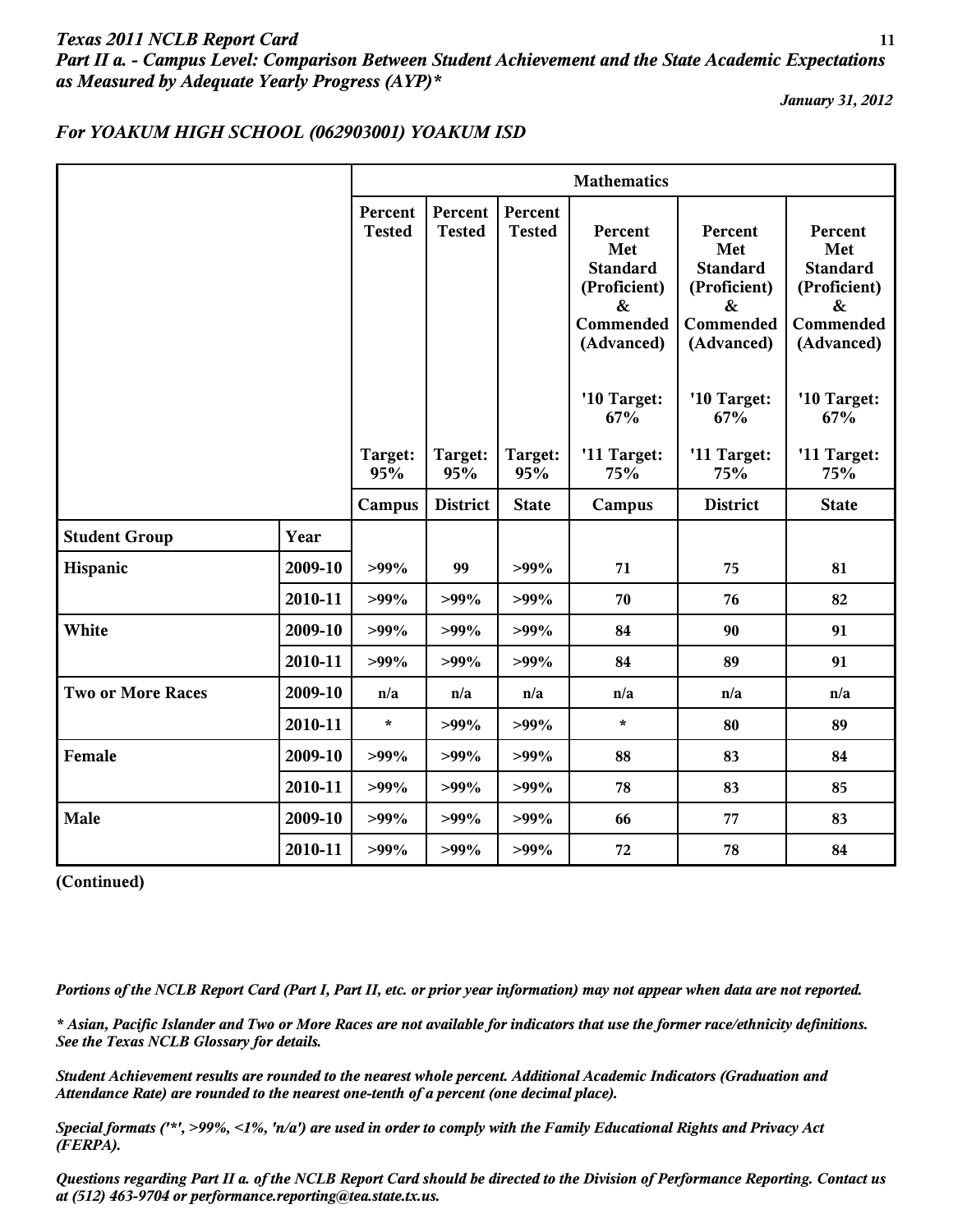# *Texas 2011 NCLB Report Card* **12** *Part II a. - Campus Level: Comparison Between Student Achievement and the State Academic Expectations as Measured by Adequate Yearly Progress (AYP)\**

*January 31, 2012*

## *For YOAKUM HIGH SCHOOL (062903001) YOAKUM ISD*

|                                   |         |                          |                          |                          | <b>Mathematics</b>                                                                                |                                                                                                   |                                                                                   |
|-----------------------------------|---------|--------------------------|--------------------------|--------------------------|---------------------------------------------------------------------------------------------------|---------------------------------------------------------------------------------------------------|-----------------------------------------------------------------------------------|
|                                   |         | Percent<br><b>Tested</b> | Percent<br><b>Tested</b> | Percent<br><b>Tested</b> | Percent<br>Met<br><b>Standard</b><br>(Proficient)<br>$\boldsymbol{\&}$<br>Commended<br>(Advanced) | Percent<br>Met<br><b>Standard</b><br>(Proficient)<br>$\boldsymbol{\&}$<br>Commended<br>(Advanced) | Percent<br>Met<br><b>Standard</b><br>(Proficient)<br>&<br>Commended<br>(Advanced) |
|                                   |         |                          |                          |                          | '10 Target:<br>67%                                                                                | '10 Target:<br>67%                                                                                | '10 Target:<br>67%                                                                |
|                                   |         | Target:<br>95%           | Target:<br>95%           | Target:<br>95%           | '11 Target:<br>75%                                                                                | '11 Target:<br>75%                                                                                | '11 Target:<br>75%                                                                |
|                                   |         | Campus                   | <b>District</b>          | <b>State</b>             | Campus                                                                                            | <b>District</b>                                                                                   | <b>State</b>                                                                      |
| <b>Student Group</b>              | Year    |                          |                          |                          |                                                                                                   |                                                                                                   |                                                                                   |
| <b>Special Education</b>          | 2009-10 | $>99\%$                  | $>99\%$                  | 99                       | 36                                                                                                | 42                                                                                                | 61                                                                                |
|                                   | 2010-11 | $>99\%$                  | $>99\%$                  | $>99\%$                  | 20                                                                                                | 41                                                                                                | 63                                                                                |
| <b>Limited English Proficient</b> | 2009-10 | $\star$                  | $>99\%$                  | $>99\%$                  | $\star$                                                                                           | 60                                                                                                | 78                                                                                |
|                                   | 2010-11 | $\star$                  | $>99\%$                  | $>99\%$                  | $\star$                                                                                           | 68                                                                                                | 79                                                                                |
| Economically<br>Disadvantaged     | 2009-10 | $>99\%$                  | $>99\%$                  | $>99\%$                  | 72                                                                                                | 75                                                                                                | 79                                                                                |
|                                   | 2010-11 | $>99\%$                  | $>99\%$                  | $>99\%$                  | 58                                                                                                | 76                                                                                                | 79                                                                                |
| <b>Migrant</b>                    | 2009-10 | $\star$                  | $>99\%$                  | 99                       | $\star$                                                                                           | $\star$                                                                                           | 74                                                                                |
|                                   | 2010-11 | $\star$                  | $>99\%$                  | $>99\%$                  | $\star$                                                                                           | 70                                                                                                | 75                                                                                |

*Portions of the NCLB Report Card (Part I, Part II, etc. or prior year information) may not appear when data are not reported.*

*\* Asian, Pacific Islander and Two or More Races are not available for indicators that use the former race/ethnicity definitions. See the Texas NCLB Glossary for details.*

*Student Achievement results are rounded to the nearest whole percent. Additional Academic Indicators (Graduation and Attendance Rate) are rounded to the nearest one-tenth of a percent (one decimal place).*

*Special formats ('\*', >99%, <1%, 'n/a') are used in order to comply with the Family Educational Rights and Privacy Act (FERPA).*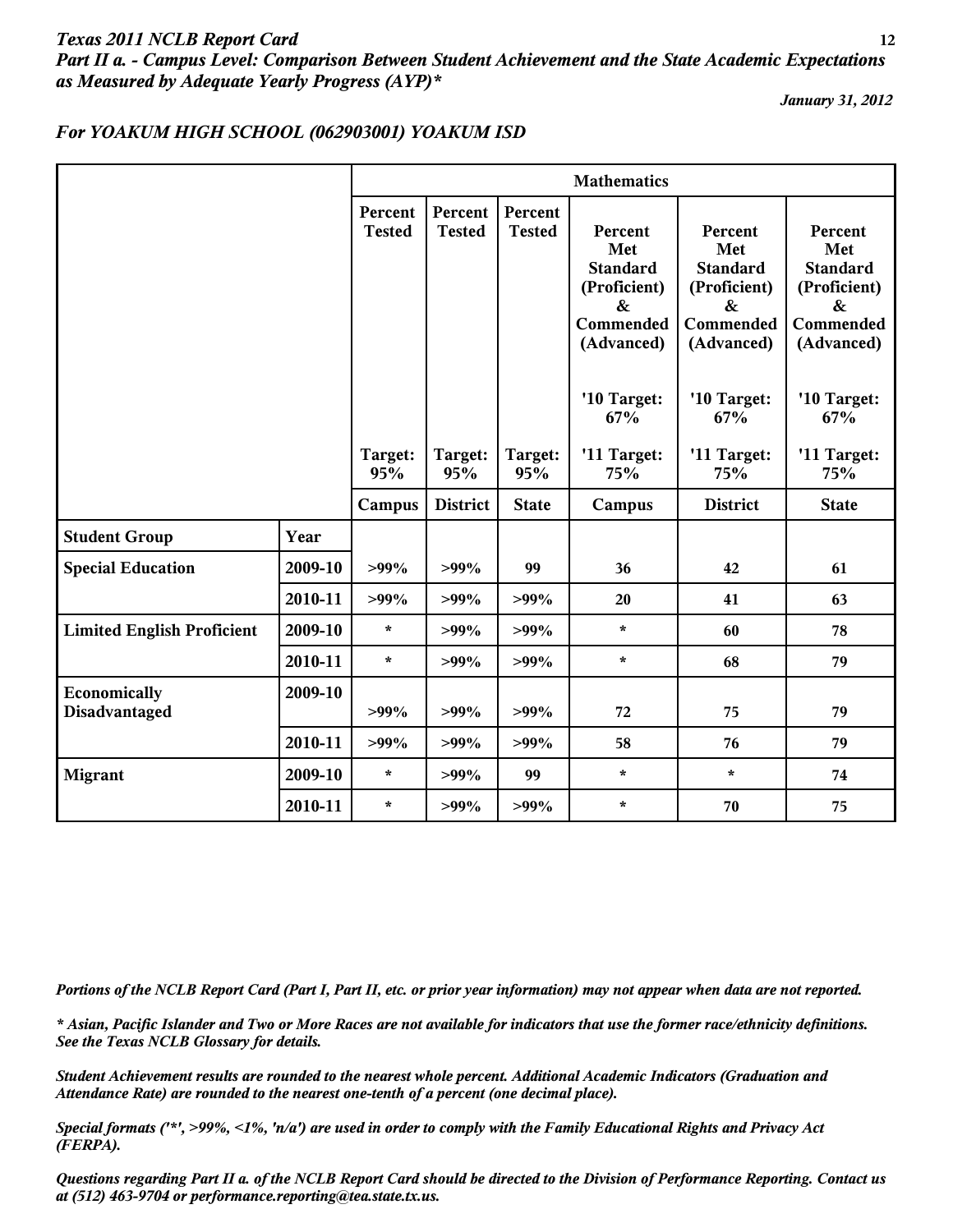# *Texas 2011 NCLB Report Card* **13** *Part II a. - Campus Level: Comparison Between Student Achievement and the State Academic Expectations as Measured by Adequate Yearly Progress (AYP)\**

*January 31, 2012*

|                                   |         | <b>Additional Academic Indicators</b> |                                 |                                        |                                 |                                        |                                 |
|-----------------------------------|---------|---------------------------------------|---------------------------------|----------------------------------------|---------------------------------|----------------------------------------|---------------------------------|
|                                   |         | Four-year<br>Graduation<br>Rate       | Four-year<br>Graduation<br>Rate | Four-year<br><b>Graduation</b><br>Rate | Five-year<br>Graduation<br>Rate | Five-year<br><b>Graduation</b><br>Rate | Five-year<br>Graduation<br>Rate |
|                                   |         | '10 Target:<br>75%                    | '10 Target:<br>75%              | '10 Target:<br>75%                     | '10 Target:<br>80%              | '10 Target:<br>80%                     | '10 Target:<br>80%              |
|                                   |         | '11 Target:<br>75%                    | '11 Target:<br>75%              | '11 Target:<br>75%                     | '11 Target:<br>80%              | '11 Target:<br>80%                     | '11 Target:<br>80%              |
|                                   |         | Campus                                | <b>District</b>                 | <b>State</b>                           | Campus                          | <b>District</b>                        | <b>State</b>                    |
| <b>Student Group</b>              | Year    |                                       |                                 |                                        |                                 |                                        |                                 |
| <b>All Students</b>               | 2009-10 | 94.2                                  | 94.2                            | 80.6                                   | 95.8                            | 94.8                                   | 83.4                            |
|                                   | 2010-11 | 93.1                                  | 93.1                            | 84.3                                   | 97.1                            | 97.1                                   | 85.1                            |
| American                          | 2009-10 |                                       |                                 |                                        |                                 |                                        |                                 |
| Indian/Alaskan<br><b>Native</b>   |         |                                       | $\blacksquare$                  | 80.3                                   | $\overline{\phantom{m}}$        |                                        | 86.6                            |
|                                   | 2010-11 | $\blacksquare$                        | $\overline{\phantom{a}}$        | 84.2                                   | $\overline{\phantom{a}}$        |                                        | 83.8                            |
| <b>Asian</b>                      | 2009-10 | n/a                                   | n/a                             | n/a                                    | n/a                             | n/a                                    | n/a                             |
|                                   | 2010-11 | n/a                                   | n/a                             | n/a                                    | n/a                             | n/a                                    | n/a                             |
| <b>Native</b><br>Hawaiian/Pacific | 2009-10 |                                       |                                 |                                        |                                 |                                        |                                 |
| <b>Islander</b>                   |         | n/a                                   | n/a                             | n/a                                    | n/a                             | n/a                                    | n/a                             |
|                                   | 2010-11 | n/a                                   | n/a                             | n/a                                    | n/a                             | n/a                                    | n/a                             |
| <b>African American</b>           | 2009-10 | 83.3                                  | 83.3                            | 73.8                                   | 100.0                           | 88.9                                   | 76.5                            |
|                                   | 2010-11 | 100.0                                 | 100.0                           | 78.8                                   | 83.3                            | 83.3                                   | 78.8                            |

## *For YOAKUM HIGH SCHOOL (062903001) YOAKUM ISD*

**(Continued)**

*Portions of the NCLB Report Card (Part I, Part II, etc. or prior year information) may not appear when data are not reported.*

*\* Asian, Pacific Islander and Two or More Races are not available for indicators that use the former race/ethnicity definitions. See the Texas NCLB Glossary for details.*

*Student Achievement results are rounded to the nearest whole percent. Additional Academic Indicators (Graduation and Attendance Rate) are rounded to the nearest one-tenth of a percent (one decimal place).*

*Special formats ('\*', >99%, <1%, 'n/a') are used in order to comply with the Family Educational Rights and Privacy Act (FERPA).*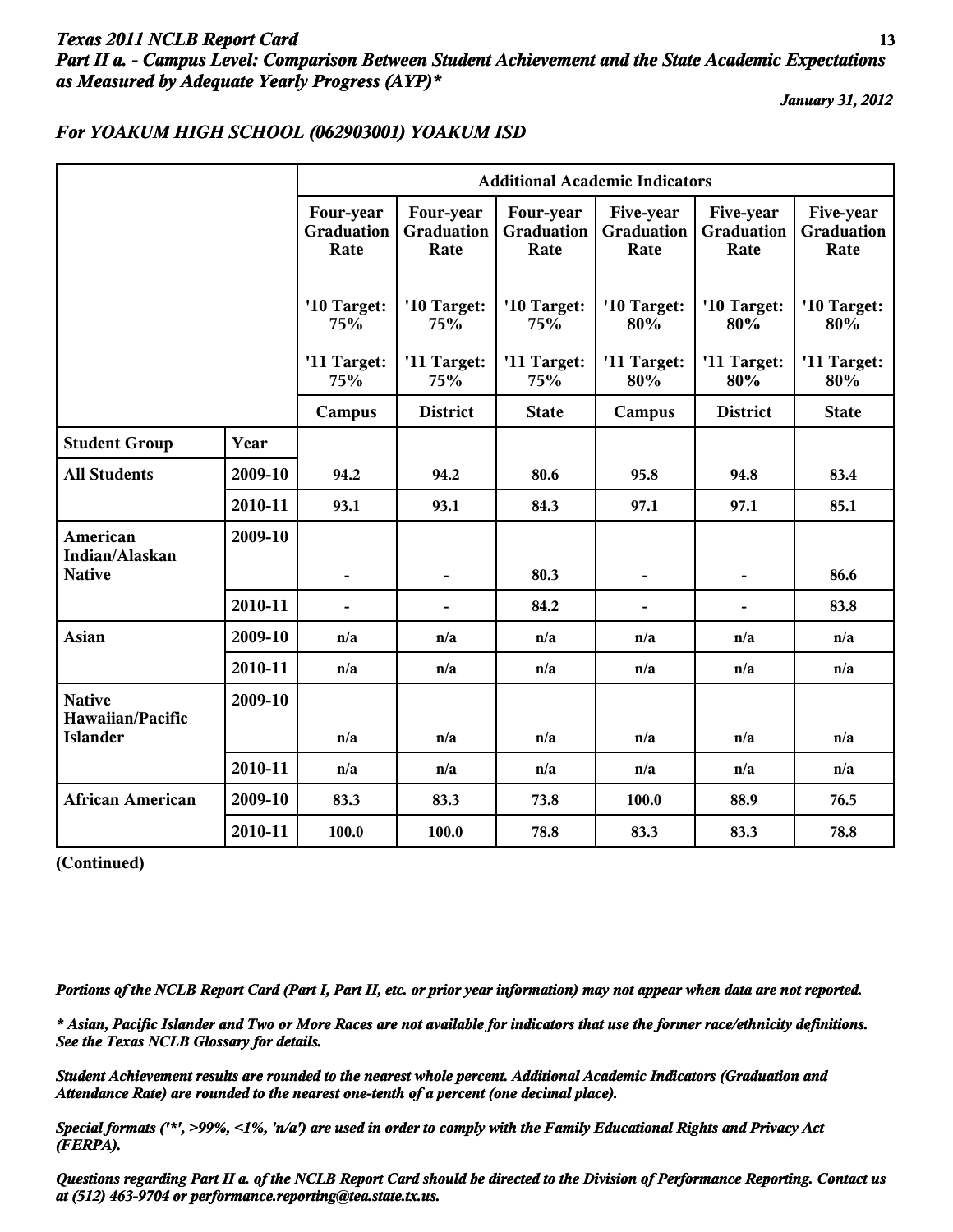# *Texas 2011 NCLB Report Card* **14** *Part II a. - Campus Level: Comparison Between Student Achievement and the State Academic Expectations as Measured by Adequate Yearly Progress (AYP)\**

*January 31, 2012*

|                          |         | <b>Additional Academic Indicators</b>  |                                 |                                        |                                 |                                        |                                 |
|--------------------------|---------|----------------------------------------|---------------------------------|----------------------------------------|---------------------------------|----------------------------------------|---------------------------------|
|                          |         | Four-year<br><b>Graduation</b><br>Rate | Four-year<br>Graduation<br>Rate | Four-year<br><b>Graduation</b><br>Rate | Five-year<br>Graduation<br>Rate | Five-year<br><b>Graduation</b><br>Rate | Five-year<br>Graduation<br>Rate |
|                          |         | '10 Target:<br>75%                     | '10 Target:<br>75%              | '10 Target:<br>75%                     | '10 Target:<br>80%              | '10 Target:<br>80%                     | '10 Target:<br>80%              |
|                          |         | '11 Target:<br>75%                     | '11 Target:<br>75%              | '11 Target:<br>75%                     | '11 Target:<br>80%              | '11 Target:<br>80%                     | '11 Target:<br>80%              |
|                          |         | Campus                                 | <b>District</b>                 | <b>State</b>                           | Campus                          | <b>District</b>                        | <b>State</b>                    |
| <b>Student Group</b>     | Year    |                                        |                                 |                                        |                                 |                                        |                                 |
| Hispanic                 | 2009-10 | 91.4                                   | 91.4                            | 73.5                                   | 91.3                            | 91.3                                   | 77.0                            |
|                          | 2010-11 | 78.1                                   | 78.1                            | 78.8                                   | 100.0                           | 100.0                                  | 80.0                            |
| White                    | 2009-10 | 96.7                                   | 96.7                            | 89.7                                   | 96.8                            | 96.8                                   | 91.1                            |
|                          | 2010-11 | 100.0                                  | 100.0                           | 91.6                                   | 96.7                            | 96.7                                   | 92.1                            |
| <b>Two or More Races</b> | 2009-10 | n/a                                    | n/a                             | n/a                                    | n/a                             | n/a                                    | n/a                             |
|                          | 2010-11 | n/a                                    | n/a                             | n/a                                    | n/a                             | n/a                                    | n/a                             |
| Female                   | 2009-10 | 100.0                                  | 100.0                           | 82.9                                   | 100.0                           | 100.0                                  | 85.0                            |
|                          | 2010-11 | 96.3                                   | 96.3                            | 86.5                                   | 100.0                           | 100.0                                  | 86.8                            |
| Male                     | 2009-10 | 86.4                                   | 86.4                            | 78.3                                   | 92.0                            | 90.2                                   | 81.8                            |
|                          | 2010-11 | 89.6                                   | 89.6                            | 82.1                                   | 93.0                            | 93.0                                   | 83.5                            |
| <b>Special Education</b> | 2009-10 | 75.0                                   | 75.0                            | 71.8                                   | 90.9                            | 83.3                                   | 77.3                            |
|                          | 2010-11 | 93.3                                   | 93.3                            | 74.4                                   | 81.3                            | 81.3                                   | 78.1                            |

## *For YOAKUM HIGH SCHOOL (062903001) YOAKUM ISD*

**(Continued)**

*Portions of the NCLB Report Card (Part I, Part II, etc. or prior year information) may not appear when data are not reported.*

*\* Asian, Pacific Islander and Two or More Races are not available for indicators that use the former race/ethnicity definitions. See the Texas NCLB Glossary for details.*

*Student Achievement results are rounded to the nearest whole percent. Additional Academic Indicators (Graduation and Attendance Rate) are rounded to the nearest one-tenth of a percent (one decimal place).*

*Special formats ('\*', >99%, <1%, 'n/a') are used in order to comply with the Family Educational Rights and Privacy Act (FERPA).*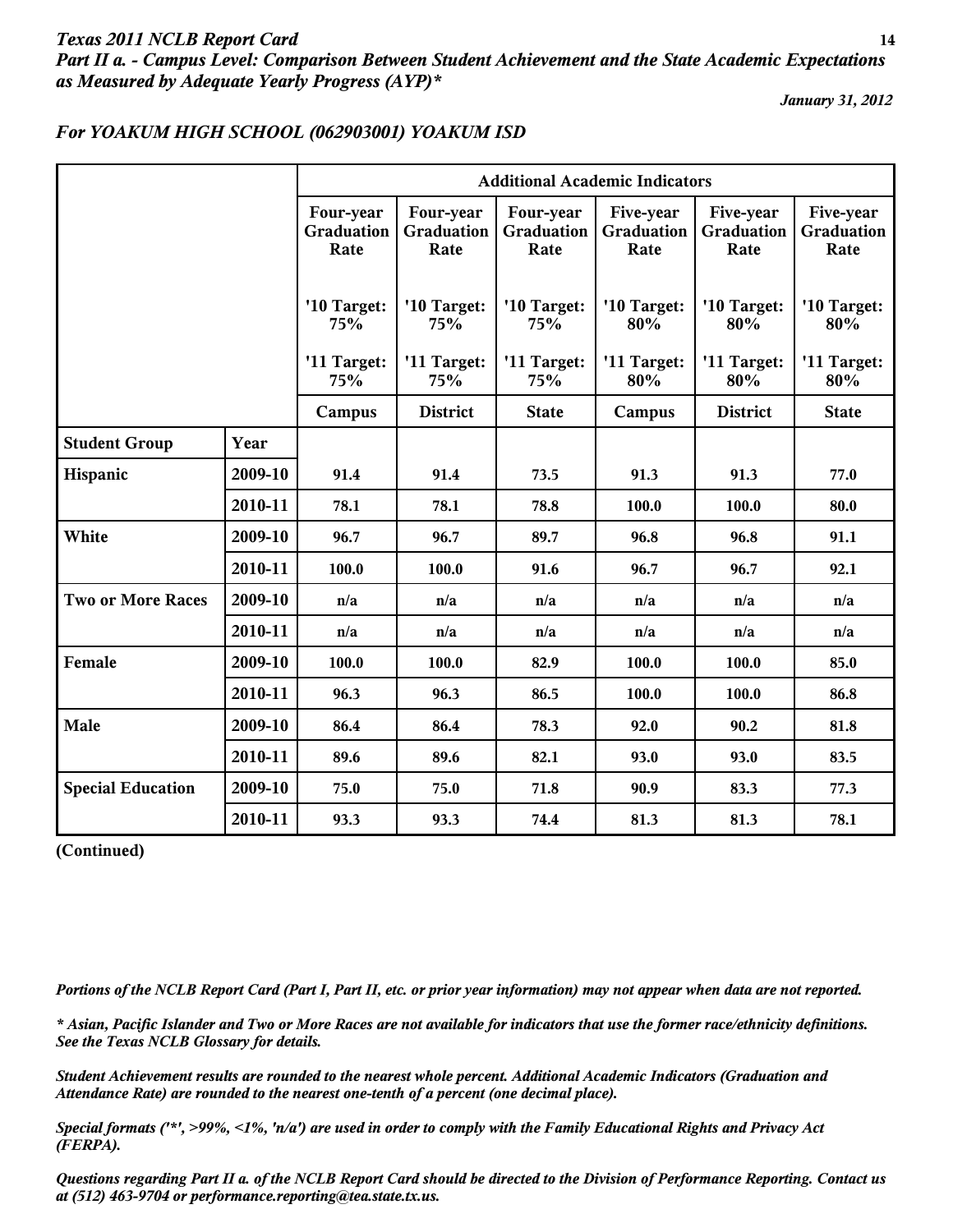# *Texas 2011 NCLB Report Card* **15** *Part II a. - Campus Level: Comparison Between Student Achievement and the State Academic Expectations as Measured by Adequate Yearly Progress (AYP)\**

*January 31, 2012*

|                                      |         | <b>Additional Academic Indicators</b> |                                        |                                 |                                        |                                 |                                 |
|--------------------------------------|---------|---------------------------------------|----------------------------------------|---------------------------------|----------------------------------------|---------------------------------|---------------------------------|
|                                      |         | Four-year<br>Graduation<br>Rate       | Four-year<br><b>Graduation</b><br>Rate | Four-year<br>Graduation<br>Rate | Five-year<br><b>Graduation</b><br>Rate | Five-year<br>Graduation<br>Rate | Five-year<br>Graduation<br>Rate |
|                                      |         | '10 Target:<br>75%                    | '10 Target:<br><b>75%</b>              | '10 Target:<br>75%              | '10 Target:<br>80%                     | '10 Target:<br>80%              | '10 Target:<br>80%              |
|                                      |         | '11 Target:<br>75%                    | '11 Target:<br>75%                     | '11 Target:<br>75%              | '11 Target:<br>80%                     | '11 Target:<br>80%              | '11 Target:<br>80%              |
|                                      |         | Campus                                | <b>District</b>                        | <b>State</b>                    | Campus                                 | <b>District</b>                 | <b>State</b>                    |
| <b>Student Group</b>                 | Year    |                                       |                                        |                                 |                                        |                                 |                                 |
| <b>Limited English</b><br>Proficient | 2009-10 | $\star$                               | $\star$                                | 56.9                            | $\star$                                | $\star$                         | 63.8                            |
|                                      | 2010-11 | $\star$                               | $\star$                                | 62.8                            | $\star$                                | $\star$                         | 67.5                            |
| Economically<br>Disadvantaged        | 2009-10 | 89.3                                  | 89.3                                   | 78.3                            | 88.0                                   | 88.0                            | 76.6                            |
|                                      | 2010-11 | 88.1                                  | 88.1                                   | 81.9                            | 96.3                                   | 96.3                            | 83.7                            |
| <b>Migrant</b>                       | 2009-10 | $\overline{\phantom{a}}$              | $\overline{\phantom{a}}$               | 69.3                            | $\overline{\phantom{a}}$               |                                 | 72.3                            |
|                                      | 2010-11 |                                       |                                        | 75.7                            | $\overline{\phantom{a}}$               |                                 | 76.4                            |

### *For YOAKUM HIGH SCHOOL (062903001) YOAKUM ISD*

*Portions of the NCLB Report Card (Part I, Part II, etc. or prior year information) may not appear when data are not reported.*

*\* Asian, Pacific Islander and Two or More Races are not available for indicators that use the former race/ethnicity definitions. See the Texas NCLB Glossary for details.*

*Student Achievement results are rounded to the nearest whole percent. Additional Academic Indicators (Graduation and Attendance Rate) are rounded to the nearest one-tenth of a percent (one decimal place).*

*Special formats ('\*', >99%, <1%, 'n/a') are used in order to comply with the Family Educational Rights and Privacy Act (FERPA).*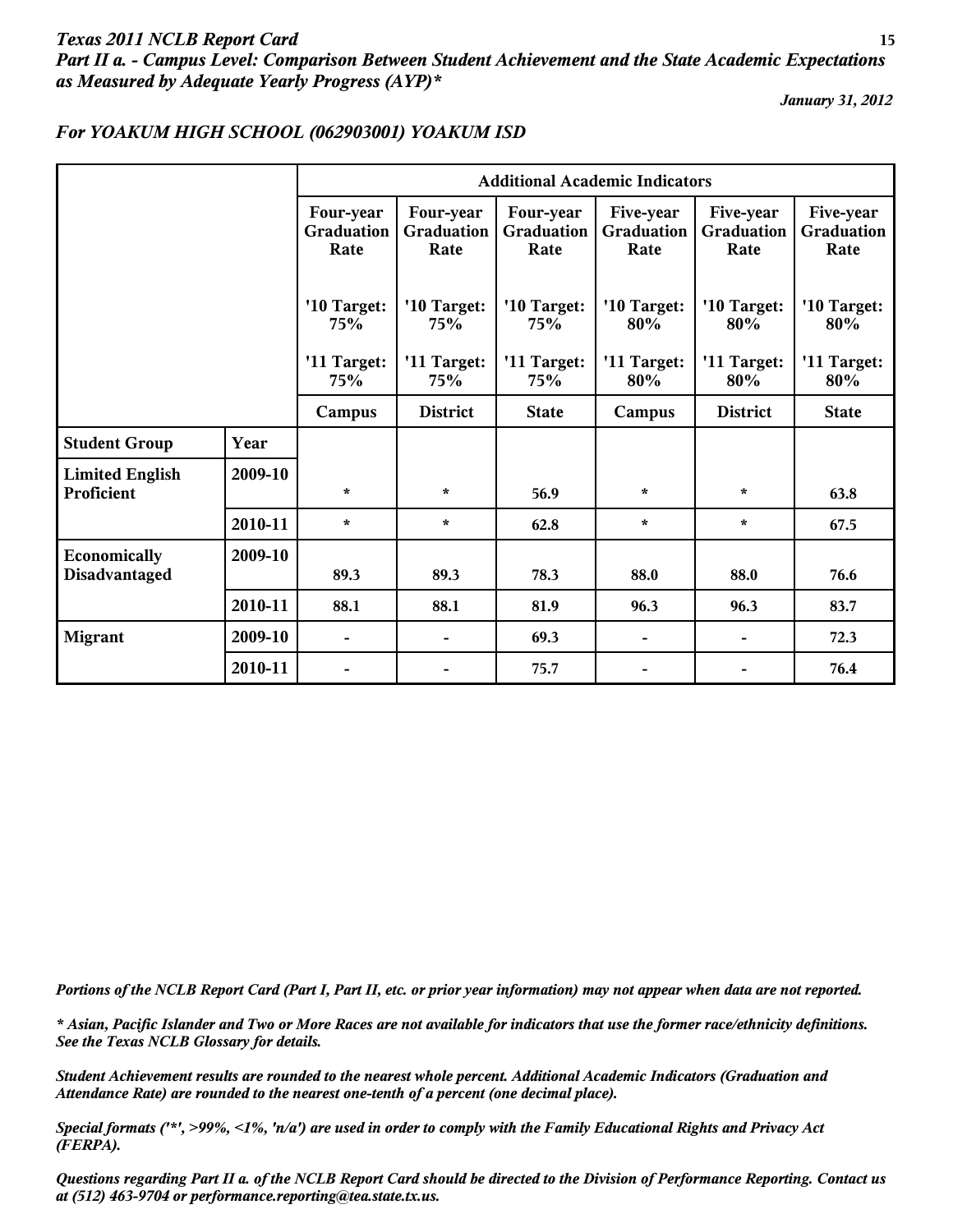# *Texas 2011 NCLB Report Card* **16** *Part II a. - Campus Level: Comparison Between Student Achievement and the State Academic Expectations as Measured by Adequate Yearly Progress (AYP)\**

*January 31, 2012*

#### *For YOAKUM HIGH SCHOOL (062903001) YOAKUM ISD*

|                                         |         | <b>Additional Academic Indicators</b> |                           |                    |  |
|-----------------------------------------|---------|---------------------------------------|---------------------------|--------------------|--|
|                                         |         | <b>Attendance</b><br>Rate             | <b>Attendance</b><br>Rate | Attendance<br>Rate |  |
|                                         |         | Target:<br>90%                        | Target:<br>90%            | Target:<br>90%     |  |
|                                         |         | Campus                                | <b>District</b>           | <b>State</b>       |  |
| <b>Student Group</b>                    | Year    |                                       |                           |                    |  |
| <b>All Students</b>                     | 2009-10 | n/a                                   | n/a                       | 95.6               |  |
|                                         | 2010-11 | n/a                                   | n/a                       | 95.5               |  |
| American Indian/Alaskan Native          | 2009-10 | n/a                                   | n/a                       | 95.0               |  |
|                                         | 2010-11 | n/a                                   | n/a                       | 95.0               |  |
| <b>Asian</b>                            | 2009-10 | n/a                                   | n/a                       | n/a                |  |
|                                         | 2010-11 | n/a                                   | n/a                       | 97.5               |  |
| <b>Native Hawaiian/Pacific Islander</b> | 2009-10 | n/a                                   | n/a                       | n/a                |  |
|                                         | 2010-11 | n/a                                   | n/a                       | 95.5               |  |
| <b>African American</b>                 | 2009-10 | n/a                                   | n/a                       | 95.2               |  |
|                                         | 2010-11 | n/a                                   | n/a                       | 95.1               |  |
| Hispanic                                | 2009-10 | n/a                                   | n/a                       | 95.5               |  |
|                                         | 2010-11 | n/a                                   | n/a                       | 95.3               |  |
| White                                   | 2009-10 | n/a                                   | n/a                       | 95.7               |  |
|                                         | 2010-11 | n/a                                   | n/a                       | 95.6               |  |
| <b>Two or More Races</b>                | 2009-10 | n/a                                   | n/a                       | n/a                |  |
|                                         | 2010-11 | n/a                                   | n/a                       | 95.7               |  |

**(Continued)**

*Portions of the NCLB Report Card (Part I, Part II, etc. or prior year information) may not appear when data are not reported.*

*\* Asian, Pacific Islander and Two or More Races are not available for indicators that use the former race/ethnicity definitions. See the Texas NCLB Glossary for details.*

*Student Achievement results are rounded to the nearest whole percent. Additional Academic Indicators (Graduation and Attendance Rate) are rounded to the nearest one-tenth of a percent (one decimal place).*

*Special formats ('\*', >99%, <1%, 'n/a') are used in order to comply with the Family Educational Rights and Privacy Act (FERPA).*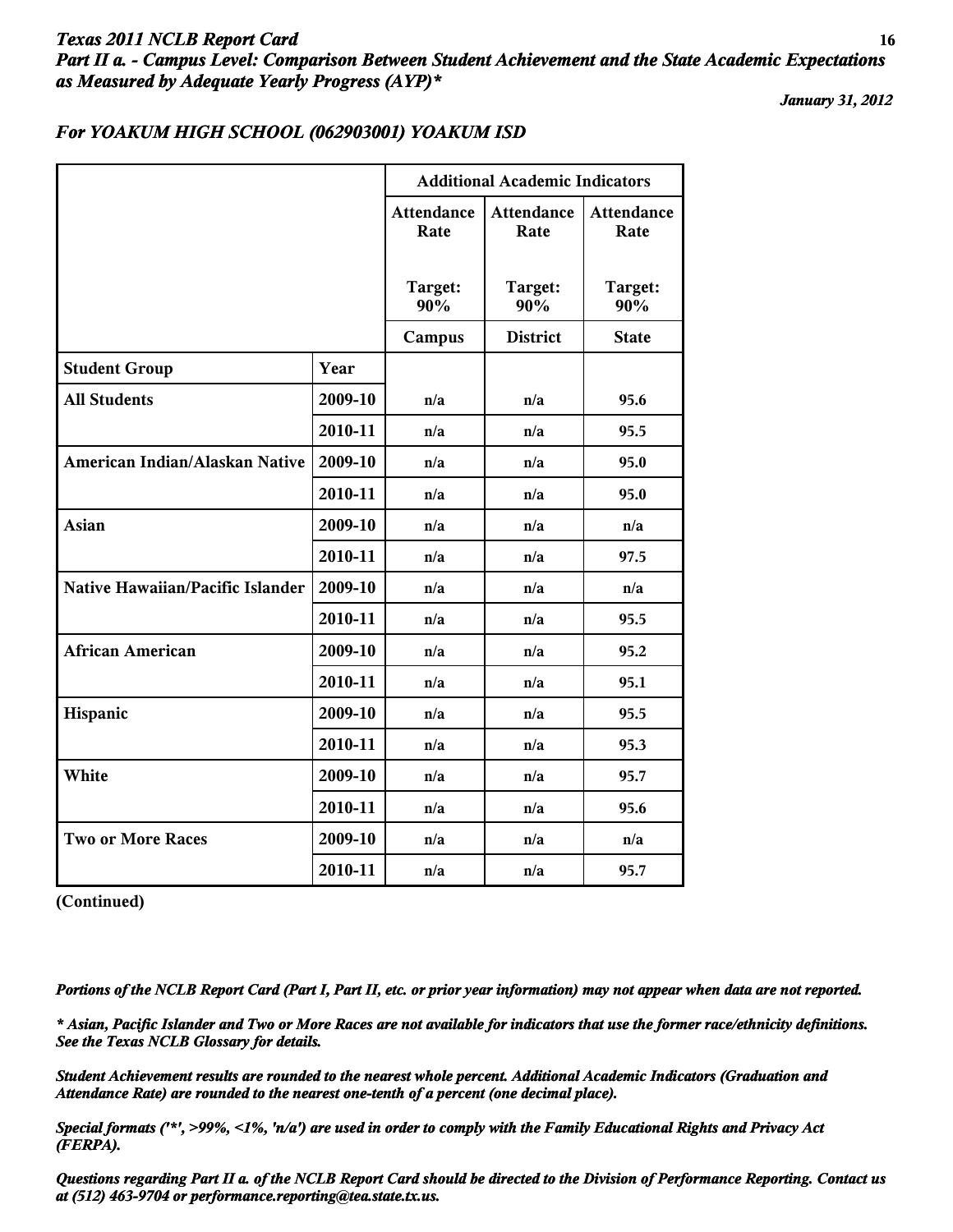# *Texas 2011 NCLB Report Card* **17** *Part II a. - Campus Level: Comparison Between Student Achievement and the State Academic Expectations as Measured by Adequate Yearly Progress (AYP)\**

*January 31, 2012*

#### *For YOAKUM HIGH SCHOOL (062903001) YOAKUM ISD*

|                                   |         |                           | <b>Additional Academic Indicators</b> |                           |  |  |
|-----------------------------------|---------|---------------------------|---------------------------------------|---------------------------|--|--|
|                                   |         | <b>Attendance</b><br>Rate | <b>Attendance</b><br>Rate             | <b>Attendance</b><br>Rate |  |  |
|                                   |         | Target:<br>90%            | Target:<br>90%                        | Target:<br>90%            |  |  |
|                                   |         | Campus                    | <b>District</b>                       | <b>State</b>              |  |  |
| <b>Student Group</b>              | Year    |                           |                                       |                           |  |  |
| Female                            | 2009-10 | n/a                       | n/a                                   | 95.6                      |  |  |
|                                   | 2010-11 | n/a                       | n/a                                   | 95.5                      |  |  |
| Male                              | 2009-10 | n/a                       | n/a                                   | 95.6                      |  |  |
|                                   | 2010-11 | n/a                       | n/a                                   | 95.5                      |  |  |
| <b>Special Education</b>          | 2009-10 | n/a                       | n/a                                   | 94.1                      |  |  |
|                                   | 2010-11 | n/a                       | n/a                                   | 94.0                      |  |  |
| <b>Limited English Proficient</b> | 2009-10 | n/a                       | n/a                                   | 96.5                      |  |  |
|                                   | 2010-11 | n/a                       | n/a                                   | 96.3                      |  |  |
| <b>Economically Disadvantaged</b> | 2009-10 | n/a                       | n/a                                   | 95.3                      |  |  |
|                                   | 2010-11 | n/a                       | n/a                                   | 95.2                      |  |  |
| <b>Migrant</b>                    | 2009-10 | n/a                       | n/a                                   | 94.1                      |  |  |
|                                   | 2010-11 | n/a                       | n/a                                   | 93.9                      |  |  |

*Portions of the NCLB Report Card (Part I, Part II, etc. or prior year information) may not appear when data are not reported.*

*\* Asian, Pacific Islander and Two or More Races are not available for indicators that use the former race/ethnicity definitions. See the Texas NCLB Glossary for details.*

*Student Achievement results are rounded to the nearest whole percent. Additional Academic Indicators (Graduation and Attendance Rate) are rounded to the nearest one-tenth of a percent (one decimal place).*

*Special formats ('\*', >99%, <1%, 'n/a') are used in order to comply with the Family Educational Rights and Privacy Act (FERPA).*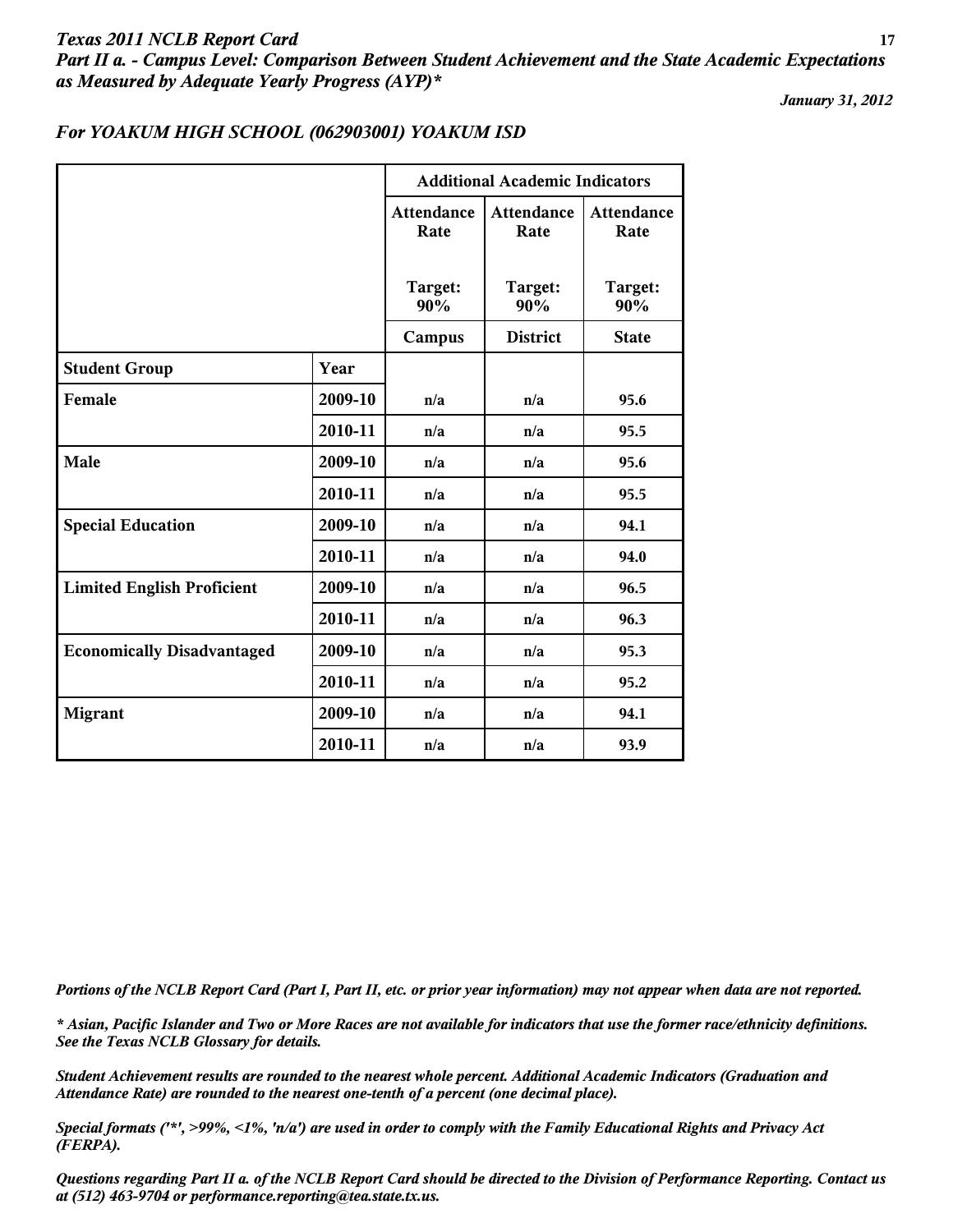# *For YOAKUM HIGH SCHOOL (062903001) YOAKUM ISD*

|         | Met AYP          | <b>SIP</b><br>(for the<br>subsequent<br>school<br>year) |
|---------|------------------|---------------------------------------------------------|
| Year    |                  |                                                         |
| 2009-10 | <b>Meets AYP</b> | n/a                                                     |
| 2010-11 | <b>Meets AYP</b> | n/a                                                     |

*Portions of the NCLB Report Card (Part I, Part II, etc. or prior year information) may not appear when data are not reported.*

*'n/a' indicates the district or school does not receive Title I, Part A funds.*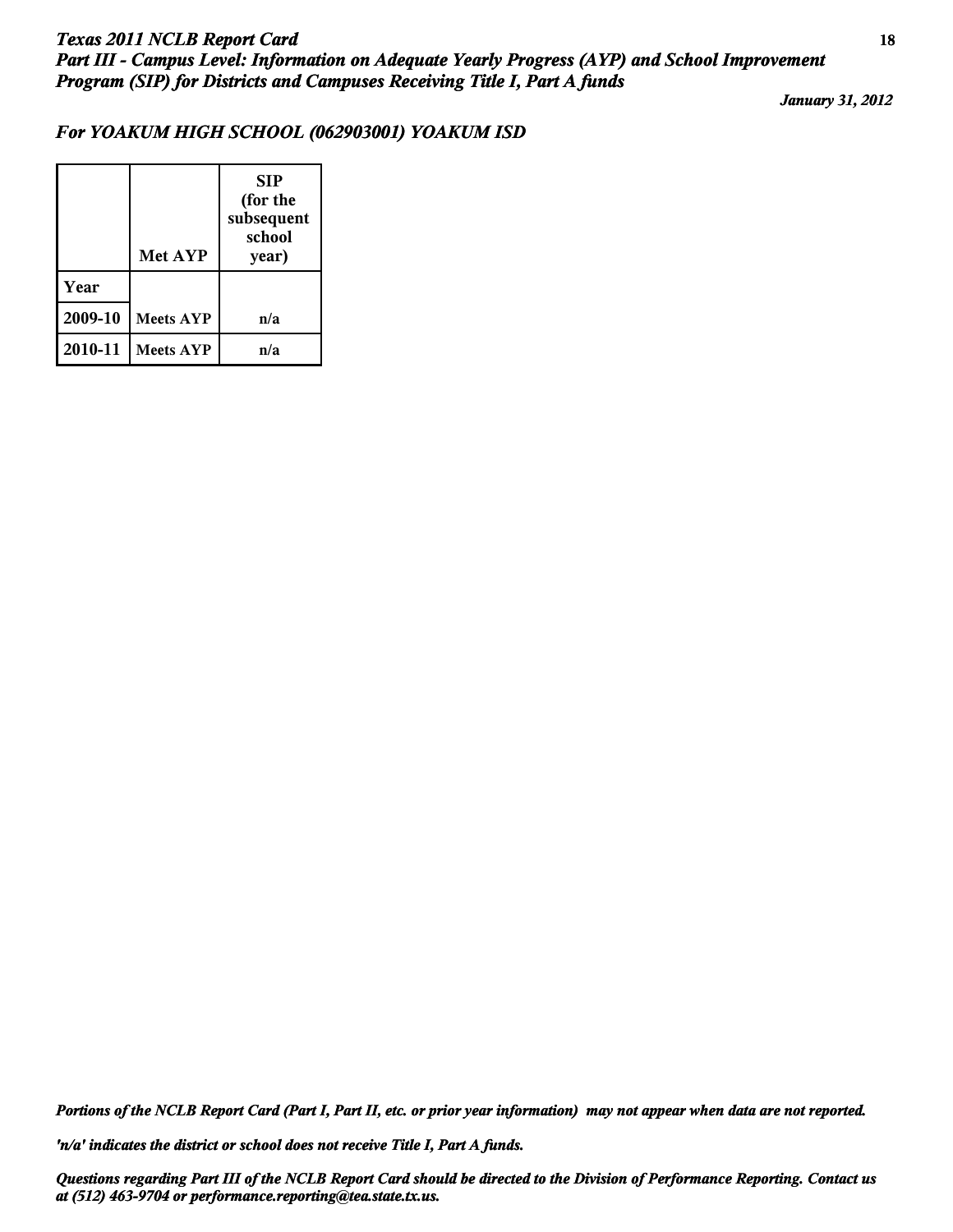### *For YOAKUM HIGH SCHOOL (062903001) YOAKUM ISD*

|         | <b>Bachelors</b> | <b>Masters</b> | Doctorate |
|---------|------------------|----------------|-----------|
| Year    |                  |                |           |
| 2009-10 | 94.9             | 5.1            | 0.0       |
| 2010-11 | 90.7             | 8.9            | 0.0       |

*Portions of the NCLB Report Card (Part I, Part II, etc. or prior year information) may not appear when data are not reported.*

*Percent of Teachers are rounded to the nearest one-tenth of a percent (one decimal place).*

*Percentages reported by Teacher Degree may not sum to 100% either due to rounding or because the category 'teachers with no degree' is not reported.*

*A dash (-) indicates data are not reported; 'n/a' indicates that the data are not available or applicable.*

*Questions regarding Part IV a. of the NCLB Report Card should be directed to the Division of Educator Initatives. Contact us at (512) 936-9831 or espi@tea.state.tx.us.*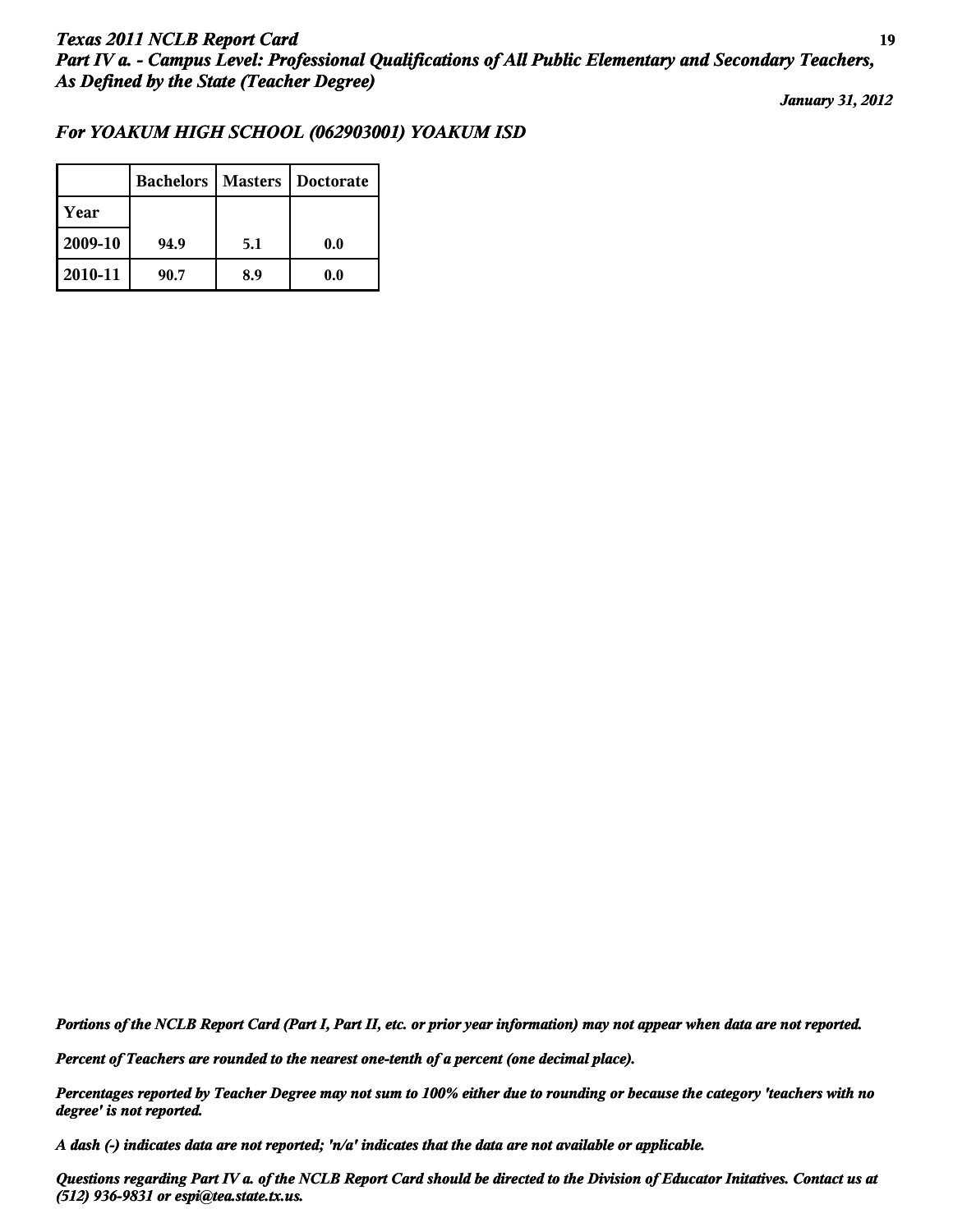### *For YOAKUM HIGH SCHOOL (062903001) YOAKUM ISD*

|         | $\frac{0}{0}$ |
|---------|---------------|
| Year    |               |
| 2009-10 | 0.00          |
| 2010-11 | 0.00          |

*Portions of the NCLB Report Card (Part I, Part II, etc. or prior year information) may not appear when data are not reported.*

*Percent of Teachers are rounded to the nearest one-hundredth of a percent (two decimal places).*

*A dash (-) indicates data are not reported; 'n/a' indicates that the data are not available or applicable.*

*Questions regarding Part IV b. of the NCLB Report Card should be directed to the Division of Educator Initatives. Contact us at (512) 936-9831 or espi@tea.state.tx.us.*